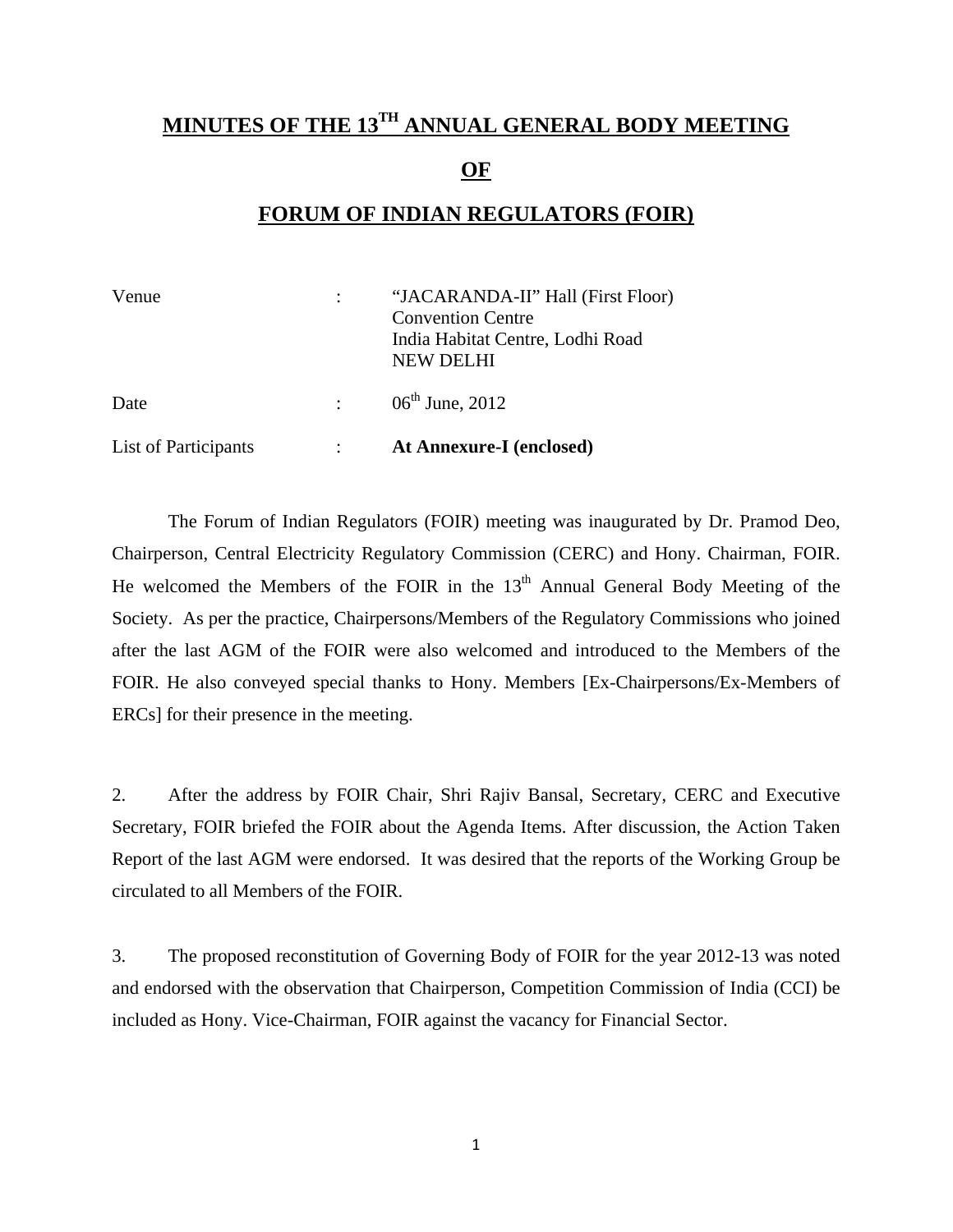4. The next agenda items viz the budget estimate for 2012-13 and the audited balance sheet for 2011-12 were taken up together for consideration. Shri Bansal explained the salient features of the audited accounts as also the proposed budget for the year 2012-13. After discussion, the audited accounts were approved.

5. The fund position of the FOIR was explained. It was pointed out that with the existing annual subscription of Rs.50,000/-, only routine expenses could be met. It might not be possible to conduct the research conference/workshop etc. This might compromise the basic objective behind the creation of the Forum. Different scenarios with different levels of subscription fee were presented. After discussion, the following was agreed :-

- $\cdot$  In order to effectively achieve the objective of FOIR, especially, in terms of providing platform for research, training, information dissemination, there is an urgent need for increase in the annual subscription fee of all member categories.
- $\div$  The membership fee be increased from the level of Rs.50,000/- per annum to Rs.2.5 lakhs per annum for members except for smaller States and academic/research institutions.
- A separate category be created together with the smaller States and academic/research institutions, namely, the States of Arunachal Pradesh, Manipur & Mizoram (JERC), Meghalaya, Nagaland, Sikkim, Tripura and academic/research institutes like ASCI, TERI. The membership fee for this category would be Rs.1 lakh per annum.
- $\hat{\mathbf{v}}$  The revised membership fee will become effective from the current financial year, i.e., 2012-13.

6. The members felt the need for evolving a charter/booklet on consumer issues and rights. DERC informed that they are coming up with such a charter shortly which will be circulated to all the members. Suggestion was also made to have important studies of FOR presented in the FOIR. Issues like financial restructuring plan of DISCOM being prepared by the Government and other current and relevant issues should also be brought for information and discussion in the FOIR in future meetings.

7. FOIR had commissioned a Study on "Assessing Capacity Building Requirement for Regulatory Staff". The consultancy was awarded to M/s Deloitte. Shri Bansal informed that the

2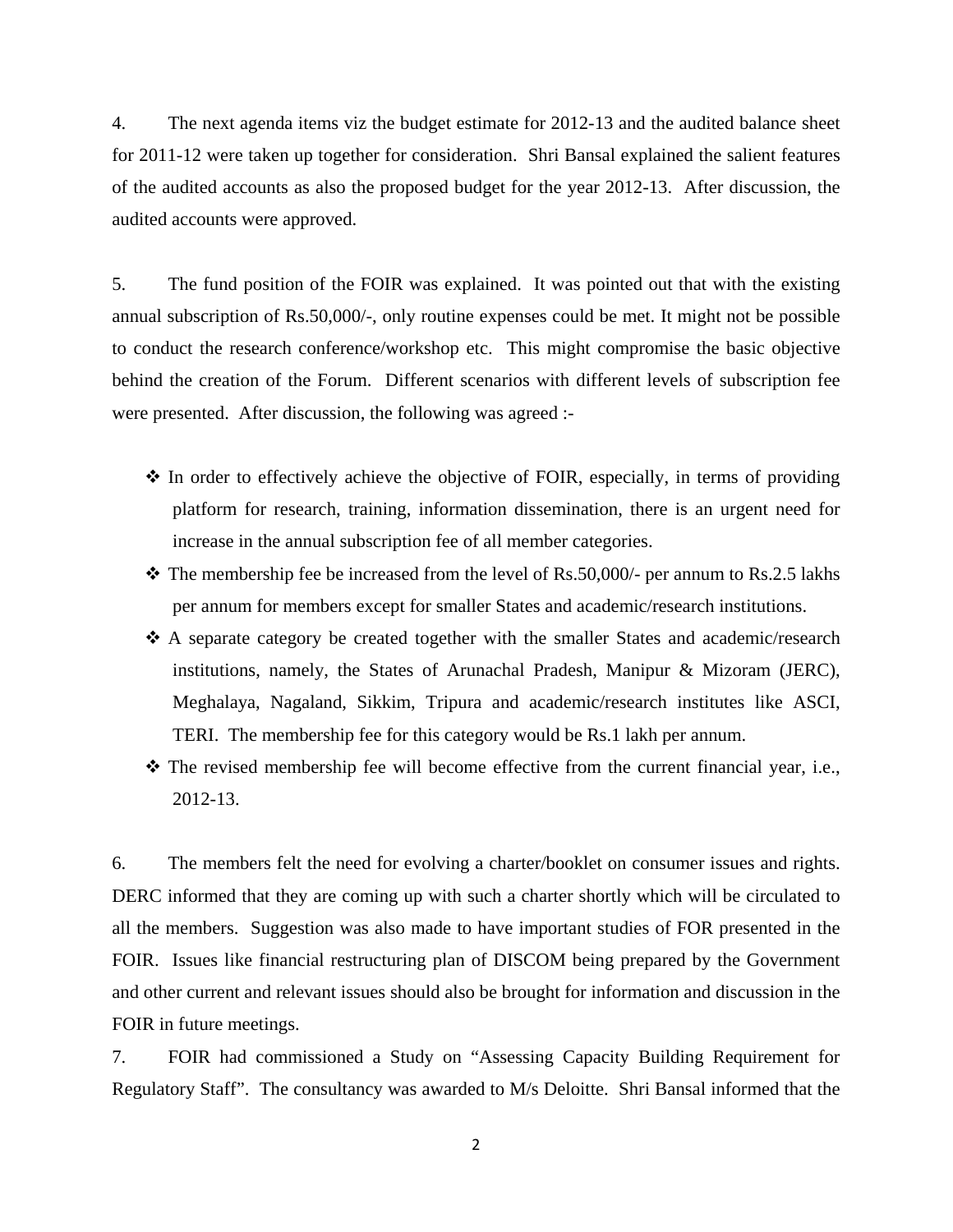draft report has already been considered and endorsed by the Working Group of FOIR. M/s. Deloitte made a presentation highlighting the salient features of the study and the broad findings. A copy of the presentation is **enclosed** at **Annexure-II.** After discussion, the Forum noted and endorsed the recommendations and agreed on the following :-

- $\triangleright$  CERC should take the lead by moving the Government for suitable amendments in their regulations on lines of the recommendations in this regard, possibly the recommendations of adopting the SEBI pay scales.
- $\triangleright$  Draft model Staffing Regulations for States separately for bigger States and smaller States, be prepared by FOIR.
- ¾ After CERC has formulated its Staffing Regulations on lines of these recommendations, the matter should be pursued from the Central level to impress upon the State Governments to follow the model at the State level as well in order to ensure that the Regulatory Commissions are able to discharge their statutory functions effectively.
- $\triangleright$  The idea of setting up a Regulatory Research Institute (RRI) was appreciated and it was felt that CERC should take a lead and give shape to the framework in consultation with other central sector regulators. To start with, the possibility of housing such an institution in reputed institutions like MDI, Gurgaon etc. should be explored.

Hony. Chairman FOIR welcomed the suggestions.

 The meeting ended with a vote of thanks to the Chair and appreciation for the FOIR Secretariat.

\*\*\*\*\*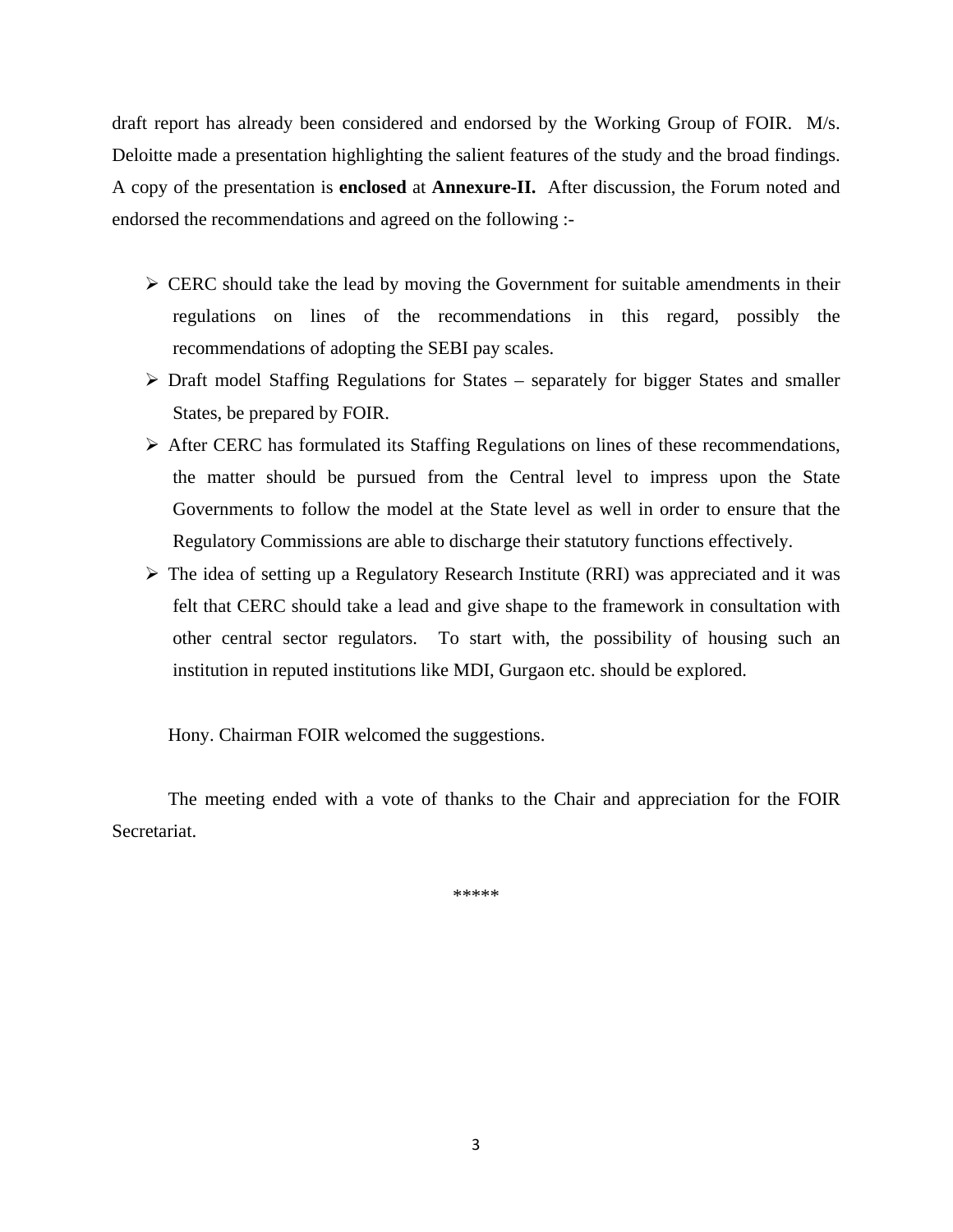#### **LIST OF PARTICIPANTS ATTENDED THE 13TH ANNUAL GENERAL BODY MEETING OF**

#### **FORUM OF INDIAN REGULATORS ( FOIR ) HELD ON 06TH JUNE, 2012 AT INDIA HABITAT CENTRE, NEW DELHI.**

| S. No. | <b>Name</b>               | <b>Designation</b>              |
|--------|---------------------------|---------------------------------|
| 1.     | Dr. Pramod Deo            | Chairperson, CERC &             |
|        |                           | Hony. Chairman, FOIR            |
| 2.     | Shri A. Raghotham Rao     | Chairperson, APERC              |
| 3.     | Shri Digvijai Nath        | Chairperson, APSERC             |
| 4.     | Shri P.D. Sudhaka         | Chairperson, DERC               |
| 5.     | Dr. P.K. Mishra           | Chairperson, GERC               |
| 6.     | Shri Subhash Chander Negi | Chairperson, HPERC              |
| 7.     | Shri Mukhtiar Singh       | Chairperson, JSERC              |
| 8.     | Dr. V.K. Garg             | Chairperson, JERC for Goa & all |
|        |                           | UTs except Delhi                |
| 9.     | Shri Hemam Bihari Singh   | Chairperson, JERC for M&M       |
| 10.    | Shri Rakesh Sahni         | Chairperson, MPERC              |
| 11.    | Shri Anand Kumar          | Chairperson, MSERC              |
| 12.    | Shri S.P. Nanda           | Chairperson, OERC               |
| 13.    | Shri Manoranjan Karmakar  | Chairperson, TERC               |
| 14.    | Shri Rajesh Awasthi       | Chairperson, UPERC              |
| 15.    | Shri Jag Mohan Lal        | Chairperson, UERC               |
| 16.    | Shri Prasad Ranjan Ray    | Chairperson, WBERC              |
| 17.    | Shri H.L. Bajaj           | Ex-Chairperson, CEA             |
| 18.    | Shri B.K. Halder          | Ex-Chairperson, BERC            |
| 19.    | Shri V.K. Sood            | Ex-Chairperson, DERC            |
| 20.    | Shri V.S. Ailawadi        | Ex-Chairperson, HERC            |
| 21.    | Shri K.S. Chaube          | Ex-Chairperson, HERC            |
| 22.    | Shri Jai Singh Gill       | Ex-Chairperson, PSERC           |
| 23.    | Shri Vijoy Kumar          | Ex-Chairperson, UPERC           |
| 24.    | Shri S. Jayaraman         | Member, CERC                    |
| 25.    | Shri V.S. Verma           | Member, CERC                    |
| 26.    | Shri C.R. Sekhar Reddy    | Member, APERC                   |
| 27.    | Shri R. Ashoka Chari      | Member, APERC                   |
| 28.    | Dr. R.K. Gogoi            | Member, AERC                    |
| 29.    | Shri Tapan Chatterjee     | Member, AERC                    |
| 30.    | Shri S.C. Jha             | Member, BERC                    |
| 31.    | Shri K.P. Singh           | Member, BERC                    |
| 32.    | Shri V.K. Shrivastava     | Member, CSERC                   |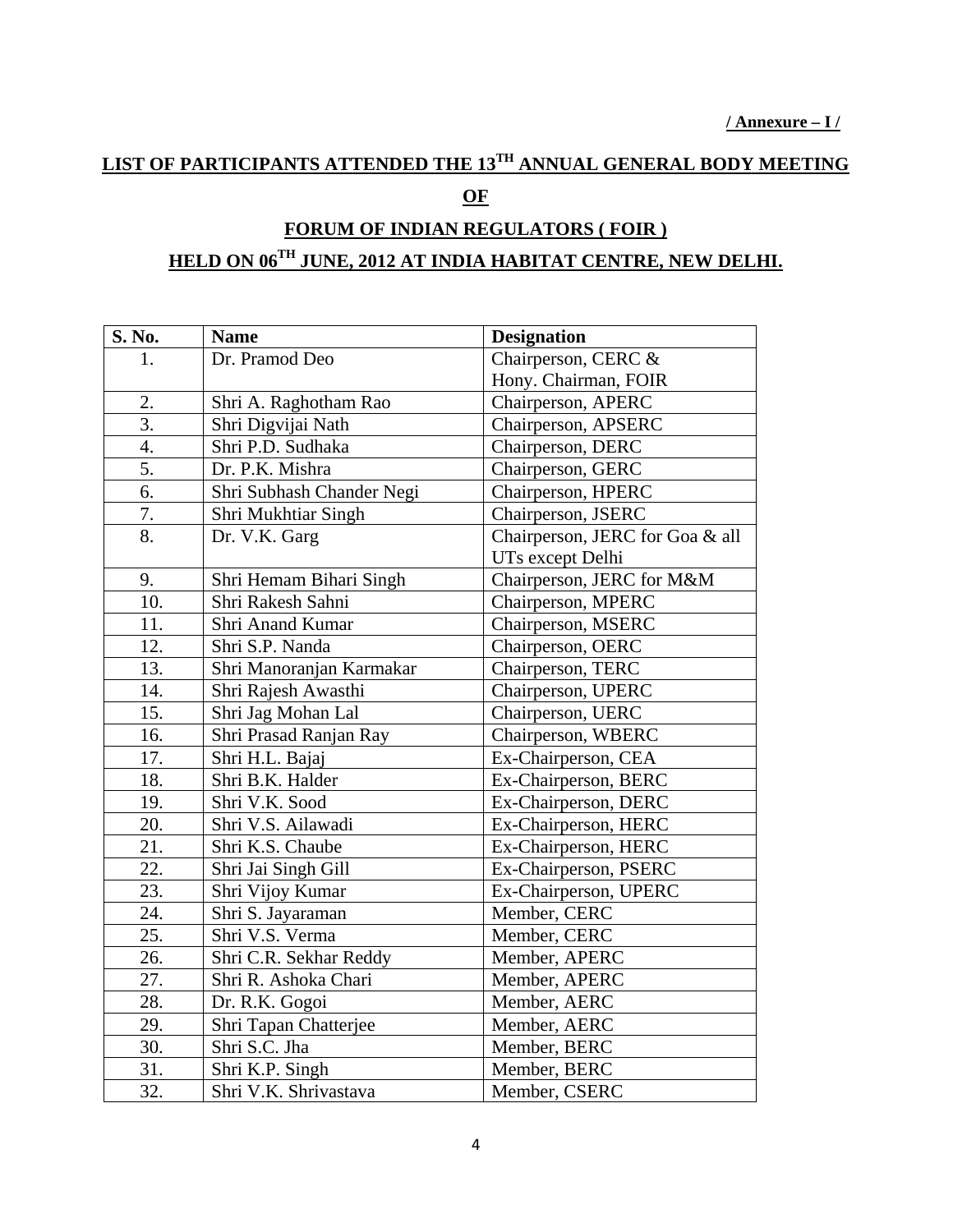| 33. | Shri J.P. Singh          | Member, DERC                     |
|-----|--------------------------|----------------------------------|
| 34. | Shri Pravinbhai Patel    | Member, GERC                     |
| 35. | Dr. M.K. Iyer            | Member, GERC                     |
| 36. | Shri Rohtash Dahiya      | Member, HERC                     |
| 37. | Shri Ram Pal             | Member, HERC                     |
| 38. | Shri T. Munikrishanaiah  | Member, JSERC                    |
| 39. | Shri S.K. Chaturvedi     | Member, JERC for Goa & all       |
|     |                          | UTs except Delhi                 |
| 40. | Shri K. Srinivasa Rao    | Member, KERC                     |
| 41. | Shri Vishwanath Hiremath | Member, KERC                     |
| 42. | Shri C.S. Sharma         | Member, MPERC                    |
| 43. | Shri V.L. Sonavane       | Member, MERC                     |
| 44. | Shri B.K. Misra          | Member, OERC                     |
| 45. | Shri Gurinder Jit Singh  | Member, PSERC                    |
| 46. | Shri K. Venugopal        | Member, TNERC                    |
| 47. | Shri S. Nagalsamy        | Member, TNERC                    |
| 48. | Ms. Meenakshi Singh      | Member, UPERC                    |
| 49. | Shri Shree Ram           | Member, UPERC                    |
| 50. | Shri Shahid Hasan        | <b>Associate Director, TERI</b>  |
| 51. | Shri Gurudeo Sinha       | <b>TERI</b>                      |
| 52. | Shri D.P. Sinha          | Ex-Member, CERC                  |
| 53. | Shri R. Krishnamoorthy   | Ex-Member, CERC                  |
| 54. | Shri S.K. Jayaswal       | Ex-Member, BERC                  |
| 55. | Shri S.R. Sethi          | Ex-Member, DERC                  |
| 56. | Dr. Man Mohan            | Ex-Member, GERC                  |
| 57. | Shri K.K. Garg           | Ex-Member, MPERC                 |
| 58. | Shri A. Velayutham       | Ex-Member, MERC                  |
| 59. | Shri V.K. Khanna         | Ex-Member, UERC                  |
| 60. | Shri S.C. Dhingra        | Ex-Member, UPERC                 |
| 61. | Shri R.D. Gupta          | Ex-Member, UPERC                 |
| 62. | Shri Rajiv Bansal        | Secretary, CERC                  |
| 63. | Shri S.K. Chatterjee     | Deputy Chief (RA), CERC          |
| 64. | Shri Ramanuj Dey         | <b>Assistant Secretary, CERC</b> |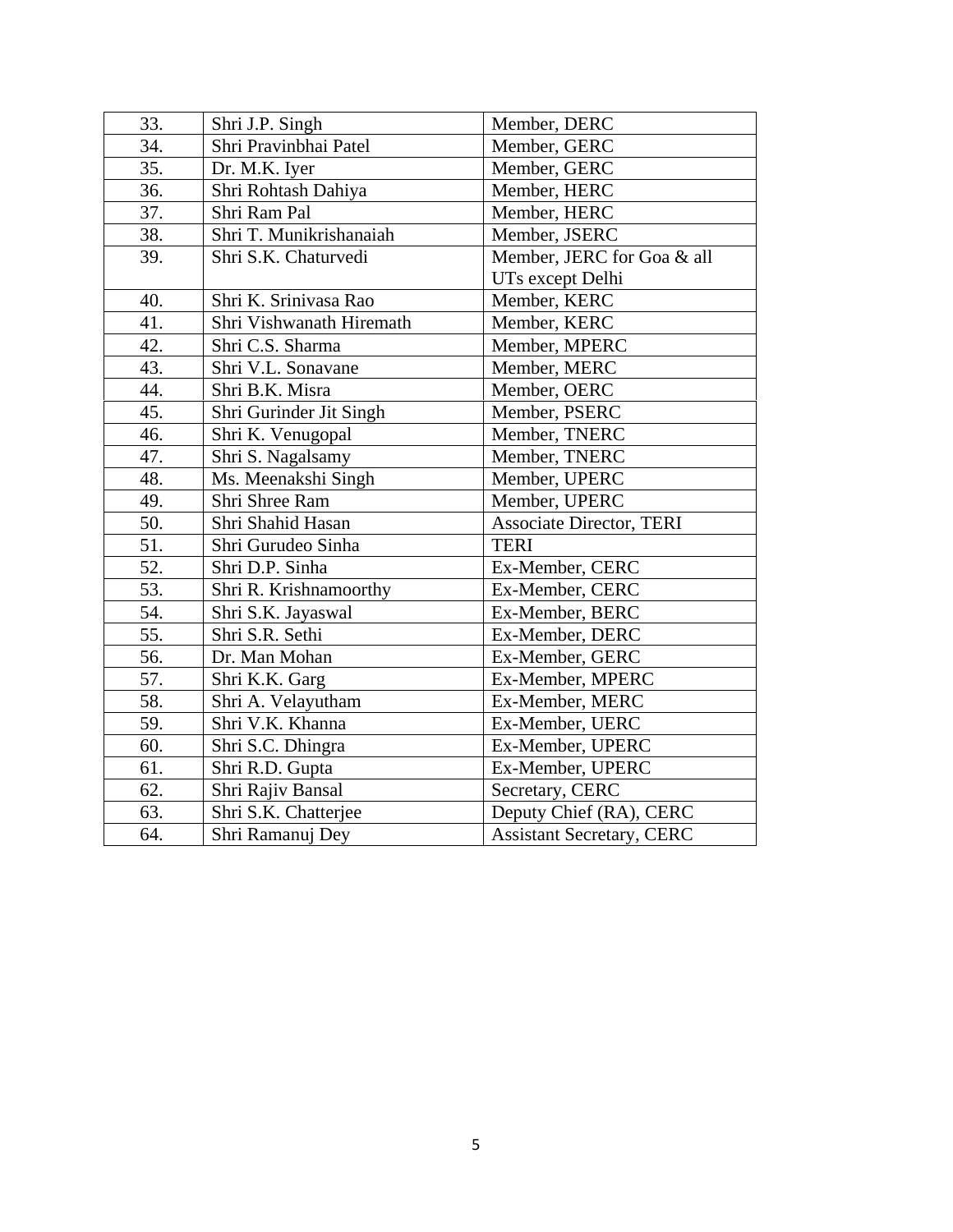

## **Presentation on:**

Study on Assessing Capacity Building Requirements for Regulatory Staff Forum of Indian Regulators (FOIR)

June 6, 2012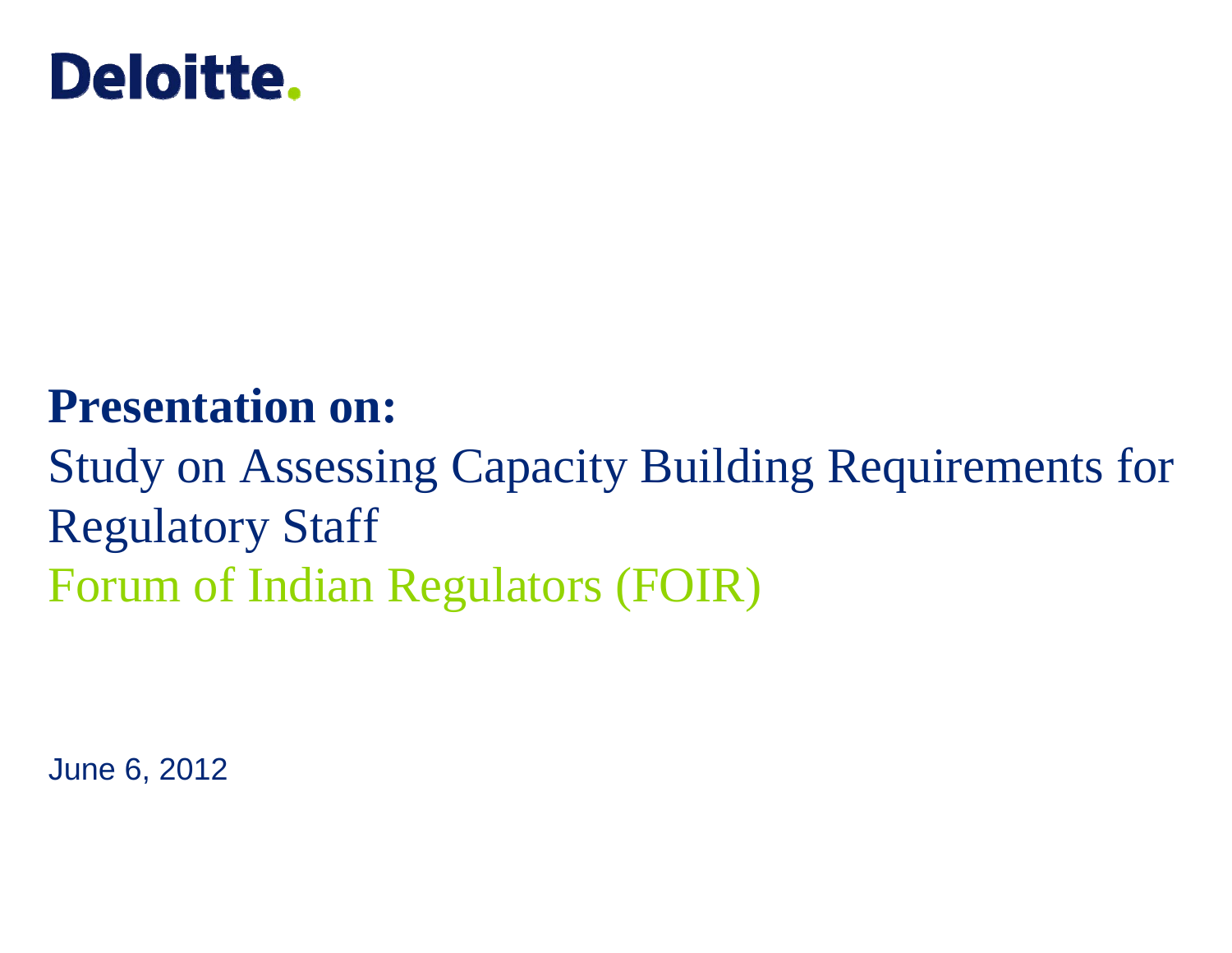1

### **Scope of Work & Approach to this study**

- Organisation Structure 2
- **Compensation** 3
- Recruitments, Promotions and Career Growth 4
- Skill Availability, Training & Development 5
- 6Way Forward and Action Plan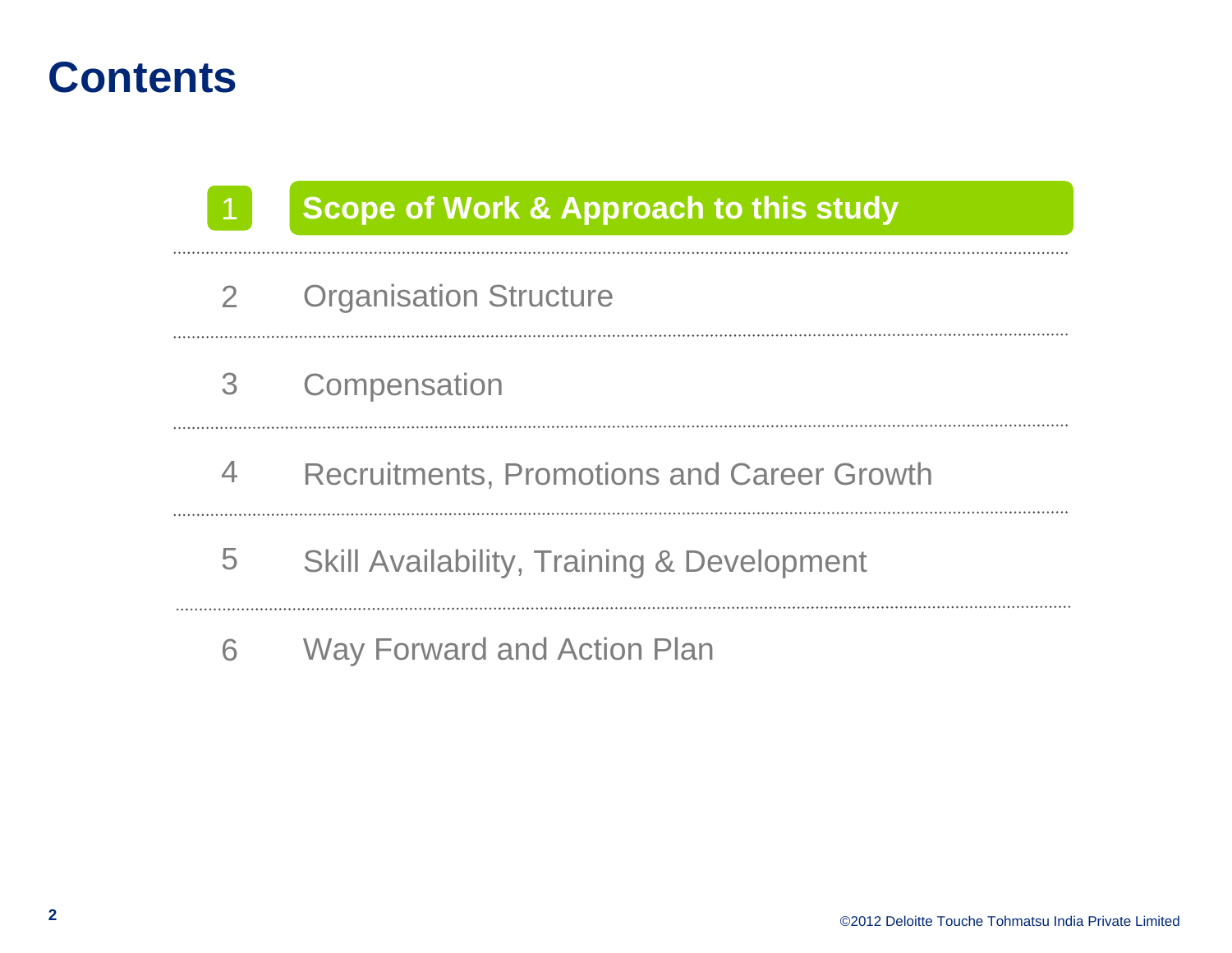## **Scope of Work & Approach to this Study Objective & Scope of Work**

*To evolve effective Human Resource Development Policies in a regulatory body which will strengthen the organisation's ability to fulfill its mission and meet emerging challenges*

| <b>Scope of Work</b>                                                                                                                                                                                                                                                                                                                                                                                                                 | <b>ToR</b>    |                                                                        |
|--------------------------------------------------------------------------------------------------------------------------------------------------------------------------------------------------------------------------------------------------------------------------------------------------------------------------------------------------------------------------------------------------------------------------------------|---------------|------------------------------------------------------------------------|
| Critically analyse existing organisation structure, recruitment policies, promotional avenues and<br>compensation payable and identify shortcomings which impedes induction and retention of talent.                                                                                                                                                                                                                                 | A.1           |                                                                        |
| Suggest modifications in <b>organisation structure</b> , if existing structure found inadequate to carry out<br>mandate                                                                                                                                                                                                                                                                                                              | A.2           | <b>Organisation</b><br><b>Structure</b>                                |
| Categorise staff into different groups based on skill level and qualification required                                                                                                                                                                                                                                                                                                                                               | A.3           |                                                                        |
| Evolve suitable compensation packages for different categories of staff - factoring constraints of<br>government funding policies and need to attract & retain skilled manpower                                                                                                                                                                                                                                                      | A.4           | <b>Compensation</b>                                                    |
| Suggest suitable recruitment policies in line with best industry practices - including detailed analysis of<br>borrowing from other govt. departments / deputation                                                                                                                                                                                                                                                                   | A.3           |                                                                        |
| Design suitable mechanism of career progression of employees to address issues of promotion avenues,<br>reward efficiency based on objective performance appraisal - Explore option of common cadre for<br>various regulatory bodies                                                                                                                                                                                                 | A.5           | <b>Recruitment,</b><br><b>Promotions &amp;</b><br><b>Career Growth</b> |
| Study existing training policies adopted to align them to meet organisational requirements; Identify<br>training requirements of different categories to upgrade skills and keep them up to date; suggest<br>mechanism to impart such training periodically through reputed institutes identified $-$ domestic $\&$<br><b>international</b> ; Suggest ways and means of funding (domestic & international) for training of employees | B.1, 2 &<br>3 | <b>Skill</b><br><b>Availability:</b><br><b>Training &amp;</b>          |
| To draw up a detailed <b>action plan to implement the recommendations</b> – within the framework of<br>existing administrative & financial powers of the regulatory body and identify those which need government<br>approval                                                                                                                                                                                                        | C.1           | <b>Development</b>                                                     |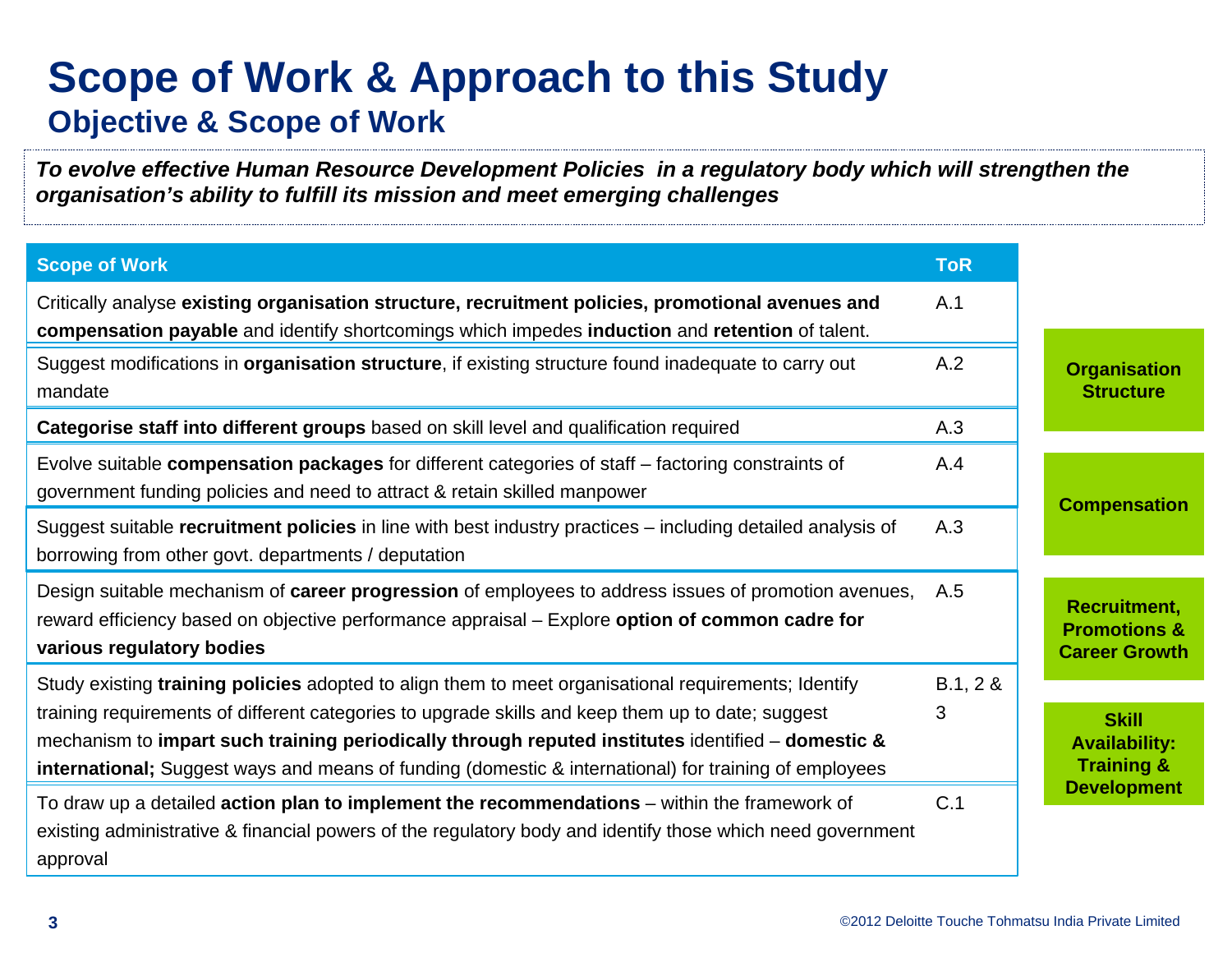## **Scope of Work & Approach to this Study Approach to the Study**



- $\Box$  Data collection & discussions (one-on-one and focussed group)
- $\square$  Presented during the inception meeting held on Dec 7, 2011
- **Inputs were considered from different organisations for different sections of the study based on context**
- **Organisation Structure:** Indian (SEBI, TRAI) & Global (FERC, UK Civil Aviation Authority)
- **Compensation, Recruitment, Promotion & Career Growth:** CPSEs & SEBI
- **Skill Availability, Training & Development:** CCI, NISM, NRRI, ARF
- **Organisation Structure:** Typical regulatory structure has been recommended and certain regulatory specific requirements have been factored.
- **Compensation, Recruitment, Promotion & Career Growth:** Common recommendation for all regulators on compensation, grades and the corresponding promotion channels.
- **Skill Availability, Training & Development**: Common and regulator specific competencies & corresponding training programs.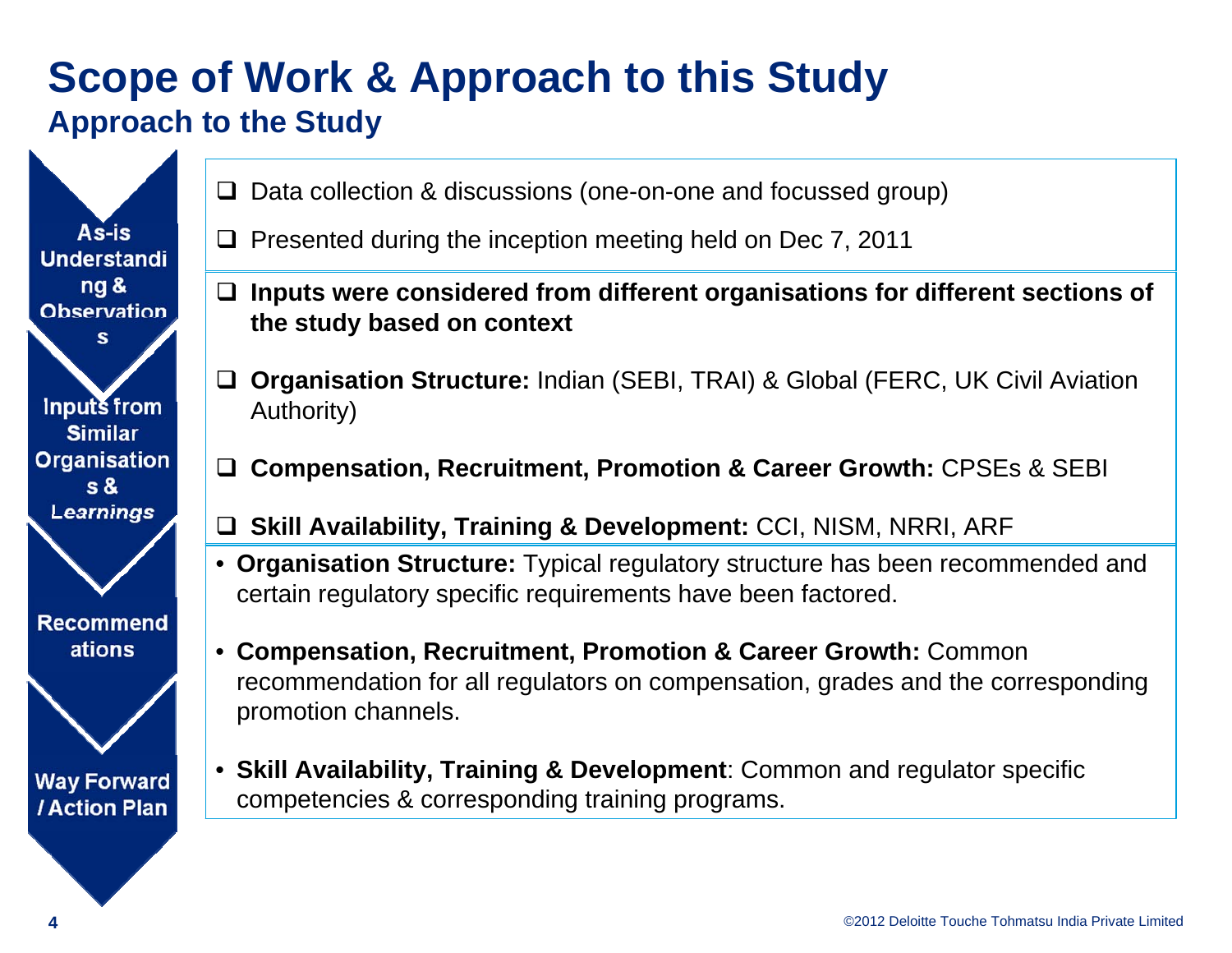2

Scope of Work & Approach to this study 1

#### **Organisation Structure**

- **Compensation** 3
- Recruitments, Promotions and Career Growth 4
- Skill Availability, Training & Development 5
- 6Way Forward and Action Plan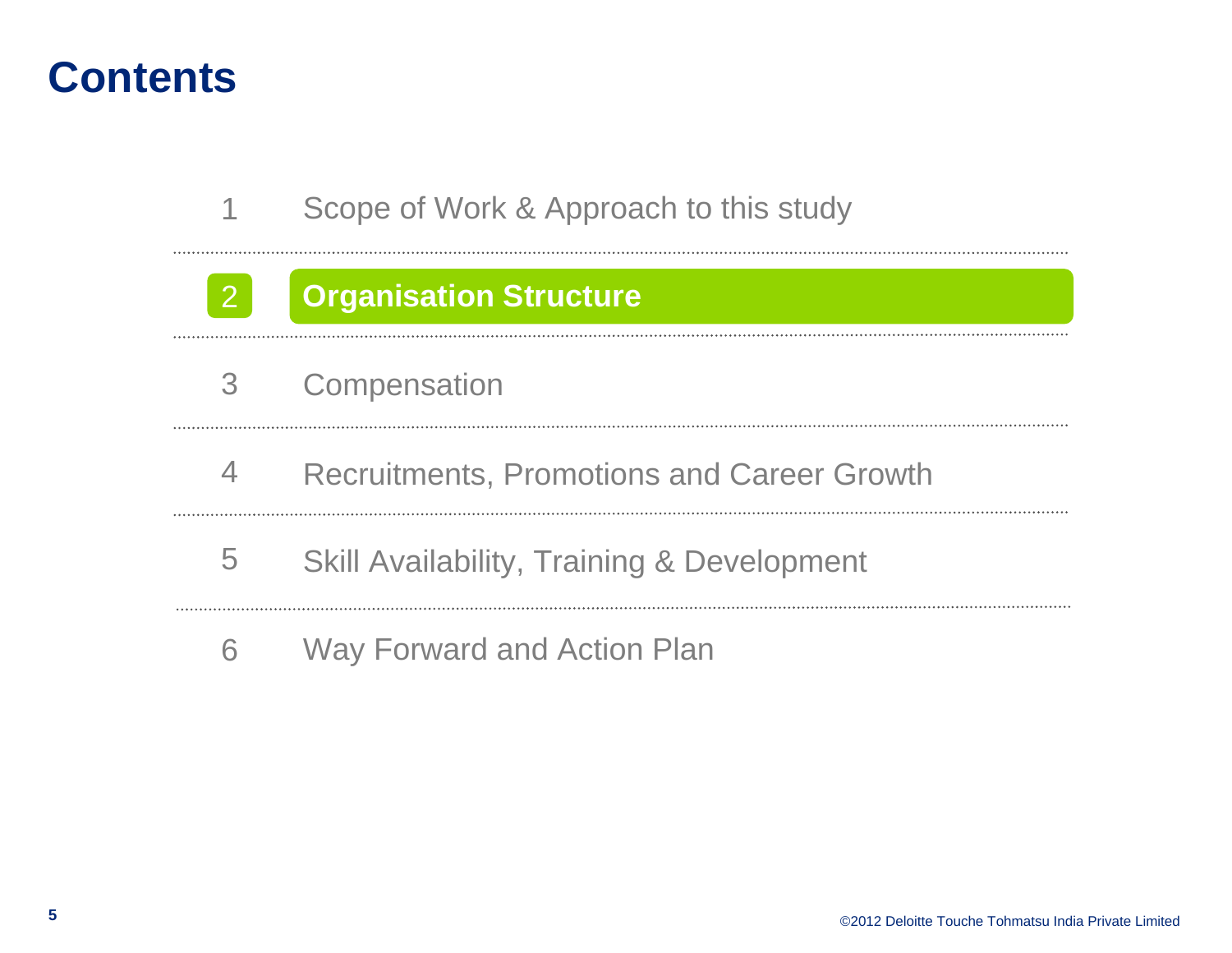## **Organisation Structure**

#### **Inputs from Similar Organisation & Learnings**

| <b>General</b>                    | $\Box$ FERC has a wider mandate – Power & Natural Gas                                                                                                                       |
|-----------------------------------|-----------------------------------------------------------------------------------------------------------------------------------------------------------------------------|
| <b>Observation</b>                | $\Box$ FERC (1400+) and SEBI (600+) are larger regulators in terms of manpower                                                                                              |
|                                   | □ In FERC, under Energy Market Regulation, Energy Policy and Innovation, Energy<br><b>Projects and Electric Reliability functions</b>                                       |
| Policy &<br><b>Research</b>       | $\Box$ In SEBI, under Department of Economic and Policy Analysis and Market<br>Regulation                                                                                   |
|                                   | In TRAI, Broadband & Policy Analysis, Technology Development and Research<br>$\Box$<br>Analysis, Economic Regulation                                                        |
|                                   | $\Box$ FERC has a dedicated Enforcement function                                                                                                                            |
| Investigation                     | $\Box$ SEBI has 2 distinct functions – Investigation and Enforcement, Enforcement has 2<br>divisions – Regulatory action and prosecution                                    |
| <b>Enforcement</b>                | $\Box$ Investigations and Enforcements in TRAI carried out by respective technical teams<br>- Fixed, Mobile, Cable etc                                                      |
| <b>Consumer</b><br><b>Affairs</b> | $\Box$ Enforcement function in FERC protects consumers through market oversight /<br>surveillance / studies; assuring compliance with tariff, rules, regulations and orders |
|                                   | In SEBI, Investor Assistance and Education handles consumer affairs, educating<br>u.<br>consumers, coordinating for responding to consumer complaints                       |
|                                   | Consumer affairs and international relations function handle consumer advocacy,<br>⊔<br>generic consumer complaints etc                                                     |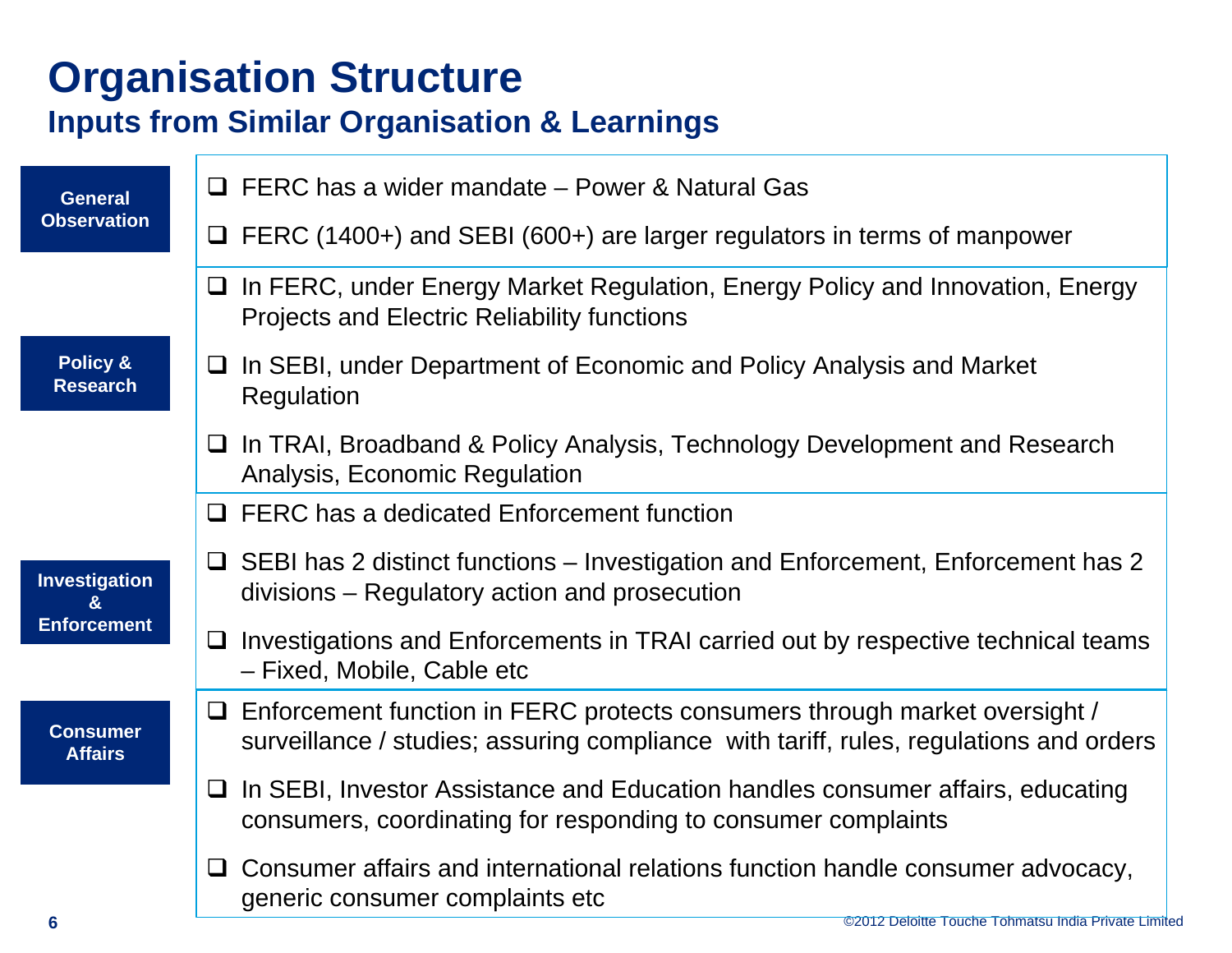## **Organisation Structure**

#### **Recommendations**



 $\Box$  **For exact number of posts required, regulators need to conduct a detailed manpower / work study based on processes, work load etc**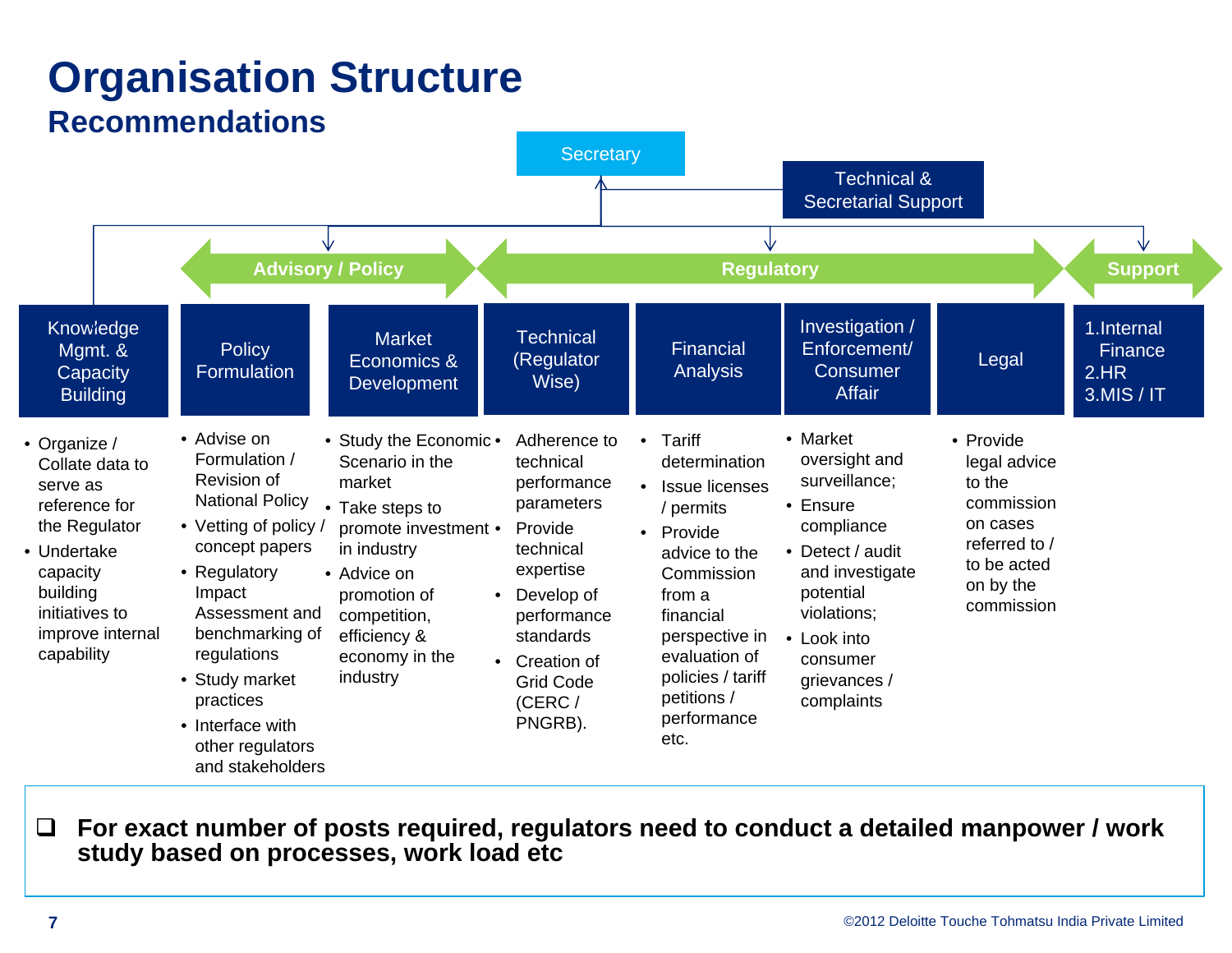3

- Scope of Work & Approach to this study 1
- Organisation Structure 2

## **Compensation**

- Recruitments, Promotions and Career Growth 4
- Skill Availability, Training & Development 5
- 6Way Forward and Action Plan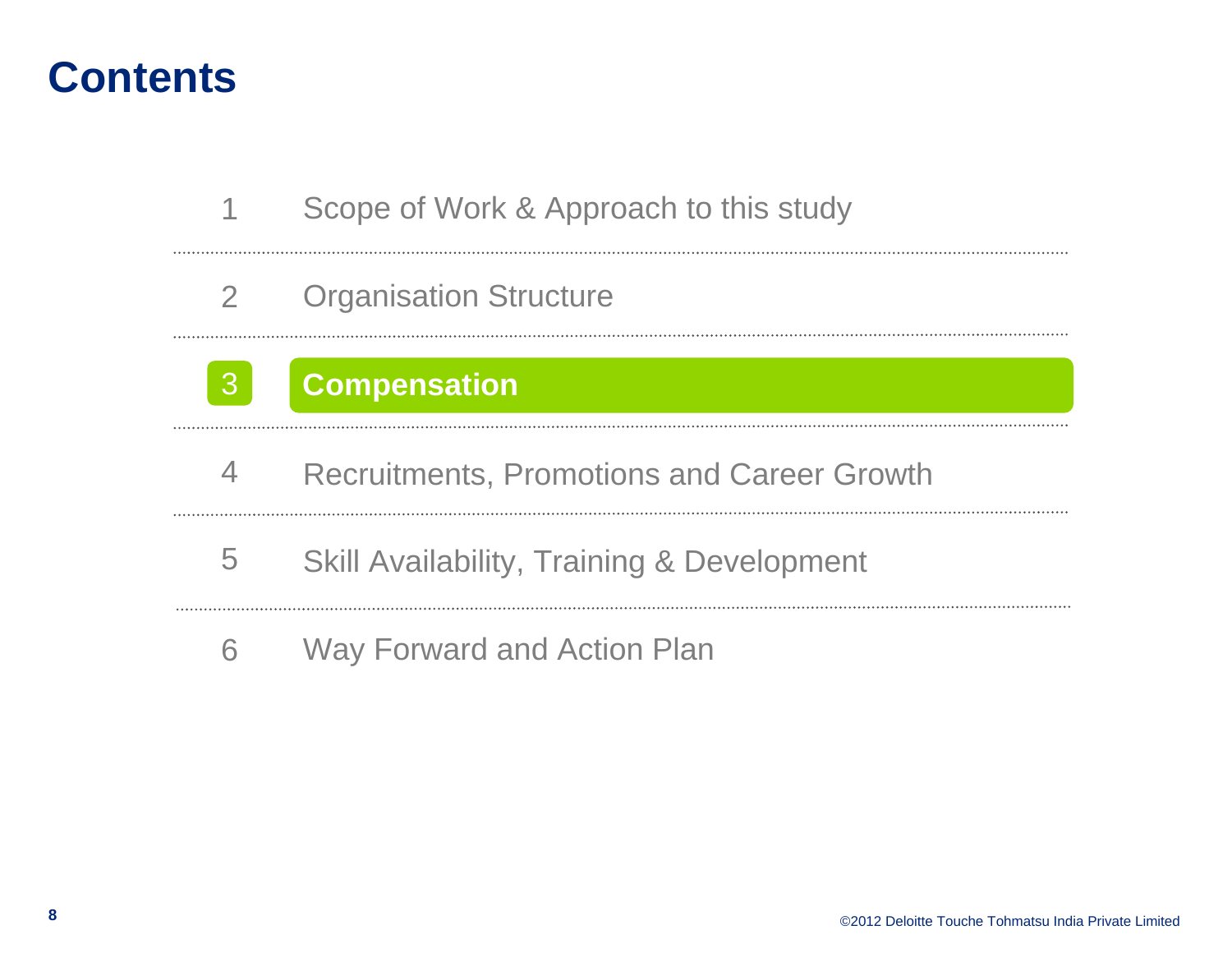## **Compensation**

#### **As-is Understanding & Observations**

| "As is" understanding &<br><b>Observations</b> | <b>Inputs from similar organisations &amp;</b><br><b>Learnings</b> | <b>Recommendations</b>                                              |
|------------------------------------------------|--------------------------------------------------------------------|---------------------------------------------------------------------|
| Data Collection & discussions                  | <b>External Parity: Compare with non-</b>                          | Recommendations on compensation<br>strategy, pay scales, monetary & |
| <b>Internal Parity Comparison</b>              | member regulators and others                                       | non monetary benefits                                               |

- $\Box$  Compared designations and posts with equivalent pay scales between regulators - Designations were not equivalent
- $\Box$  Computed Cost to Company as a sum of Pay, Allowances and Benefits and Terminal Benefits (considering HRA and leased accommodation)

#### **Observations**

- $\Box$  Quality and caliber of talent to be at least on par, if not better, than the regulated entities.
- $\Box$  Within the framework of the Central Government rules and regulations, there is a need to provide a compensation that is at least equal to the highest paying Central Public Sector Enterprises (CPSEs)
- $\Box$  Alternatively, if we consider regulators across the country, the chairman and members of all the regulators – financial & non financial sectors are paid on par
- $\Box$  The regulators may therefore consider benchmarking with other regulators such as SEBI / PFRDA / IRDA as a point of reference.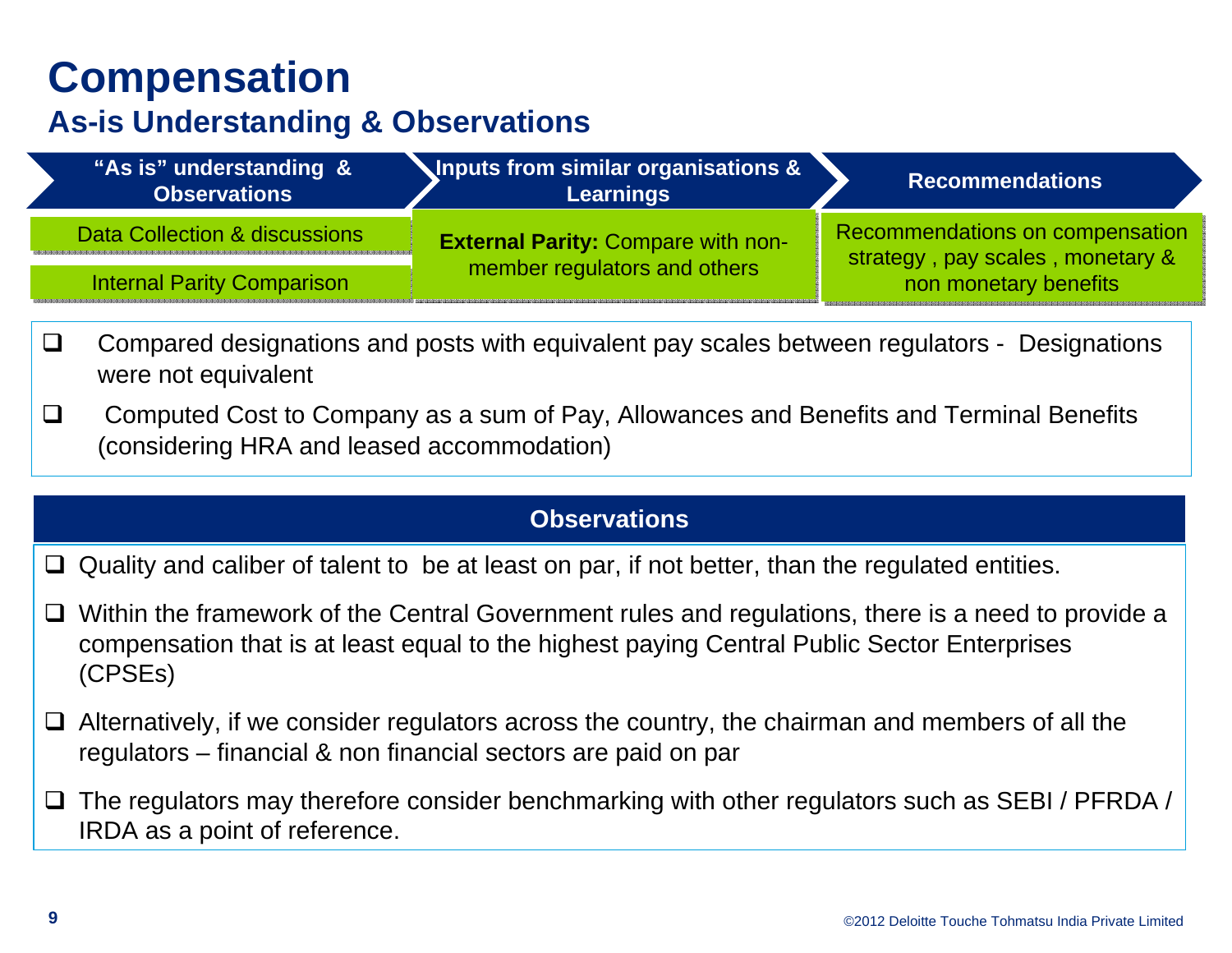## **Compensation**

#### **Recommendations (Philosophy of Promotion of Incumbents)**

| "As is" understanding &<br><b>Observations</b> | <b>Inputs from similar organisations &amp;</b><br><b>Learnings</b> | <b>Recommendations</b>                                              |  |
|------------------------------------------------|--------------------------------------------------------------------|---------------------------------------------------------------------|--|
| Data Collection & discussions                  | <b>External Parity: Compare with non-</b>                          | Recommendations on compensation<br>strategy, pay scales, monetary & |  |
| <b>Internal Parity Comparison</b>              | member regulators and others                                       | non monetary benefits                                               |  |

| <b>Vacancy Band</b> | <b>Regulator Levels</b>                                                                                                   | <b>Years of qualifying</b><br>service in lower<br>post | <b>Cumulative Years</b><br>of qualifying<br><b>Service</b> | <b>CPSE Scales</b>  | <b>SEBI</b><br><b>Scales</b> |
|---------------------|---------------------------------------------------------------------------------------------------------------------------|--------------------------------------------------------|------------------------------------------------------------|---------------------|------------------------------|
| <b>Band 4</b>       | Chief / Secretary (JS in Gol)                                                                                             | 3 years                                                | 16 years                                                   | $75000 -$<br>100000 | ED.                          |
| <b>Band 3</b>       | Jt. Chief (Director in Gol)                                                                                               | 5 years                                                | 13 years                                                   | $62000 - 80000$     | Grade F                      |
| <b>Band 2</b>       | Dy. Chief with 2 years<br>(Senior Scale)                                                                                  |                                                        |                                                            | $51300 - 73000$     |                              |
|                     | Dy Chief (DS in Gol)                                                                                                      | 5 years                                                | 8 years                                                    | $43200 - 66000$     | Grade E                      |
|                     | Asst. Chief with 3 years<br>(Senior Scale)                                                                                |                                                        |                                                            | $36600 - 62000$     | Grade D                      |
| <b>Band 1</b>       | Asst. Chief (US in Gol)                                                                                                   | 3 years                                                | 3 years                                                    | $32900 - 58000$     | Grade C                      |
|                     | Induction level for Officers<br>(core functions)                                                                          |                                                        | Induction level                                            | $29100 - 54500$     | Grade B                      |
| <b>Band 0</b>       | Entry level for support<br>functions and research<br>officers for core functions on<br>deputation / Direct<br>Recruitment |                                                        |                                                            | $16400 - 40500$     | Grade A                      |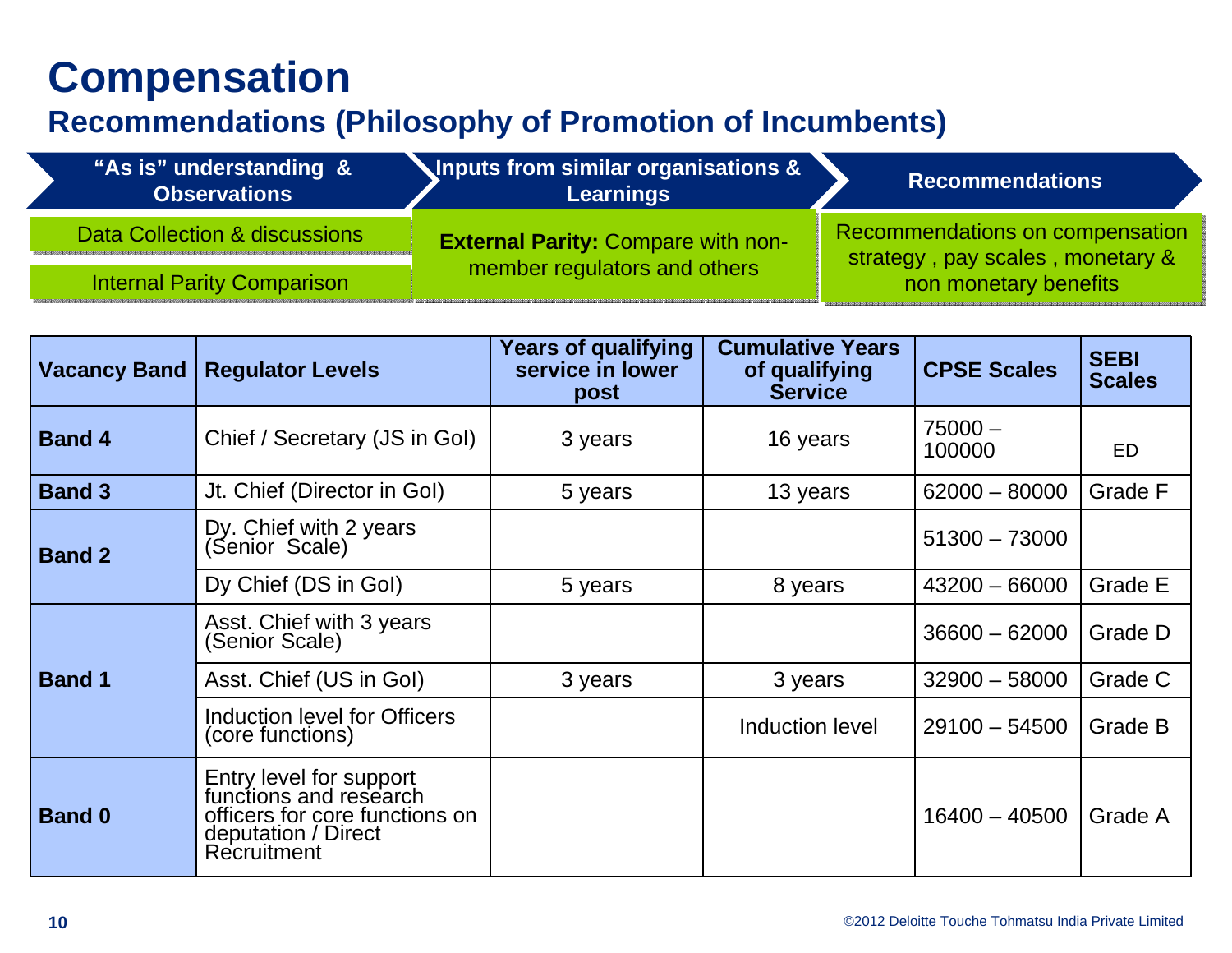## **Compensation**

#### **Recommendations (Impact on Compensation Package)**

| "As is" understanding & Observations                                                                                                                      |                     |                 |                | aputs from similar organisations & Learnings |                                     |                    |                                                                         |                   | <b>Recommendations</b> |                   |                           |       |            |  |
|-----------------------------------------------------------------------------------------------------------------------------------------------------------|---------------------|-----------------|----------------|----------------------------------------------|-------------------------------------|--------------------|-------------------------------------------------------------------------|-------------------|------------------------|-------------------|---------------------------|-------|------------|--|
| <b>Data Collection &amp; discussions</b><br><b>External Parity: Compare with non-member</b><br>regulators and others<br><b>Internal Parity Comparison</b> |                     |                 |                |                                              |                                     |                    | Recommendations on compensation<br>strategy, pay scales, monetary & non | monetary benefits |                        |                   |                           |       |            |  |
| <b>CPSEs</b>                                                                                                                                              |                     |                 |                |                                              | <b>Regulators</b>                   |                    |                                                                         |                   |                        |                   | <b>SEBI</b>               |       |            |  |
|                                                                                                                                                           | <b>Pay Scales</b>   | Package         |                |                                              | <b>Pay Scales</b>                   |                    |                                                                         | <b>Package</b>    |                        | <b>Pay Scales</b> |                           |       | Package    |  |
| <b>Scale</b>                                                                                                                                              | <b>Scale</b>        | Start           | <b>End</b>     |                                              | <b>Pay Band</b>                     | Grade              | Start                                                                   | <b>End</b>        | Grade                  | Scale Scale       |                           | Start | <b>End</b> |  |
| <b>Start</b>                                                                                                                                              | <b>End</b>          |                 |                |                                              |                                     | Pay                |                                                                         |                   |                        | <b>Start</b>      | <b>End</b>                |       |            |  |
| 75,000                                                                                                                                                    | 100,000 24.72 32.52 |                 |                | <b>PB4</b>                                   | 37400 - 67000                       | 10,000 14.40 22.43 |                                                                         |                   | <b>ED</b>              |                   | 75,100 79,100 23.12 24.07 |       |            |  |
| 62,000                                                                                                                                                    | 80,000              | $20.13$ $25.74$ |                | PB <sub>4</sub>                              | 37400 - 67000                       | 8,700              |                                                                         | 13.30 21.33       | <b>Grade F</b>         |                   | 60,600 67,000 18.31 19.84 |       |            |  |
| 51,300                                                                                                                                                    | 73,000              |                 |                |                                              | 16.79 23.56 Senior Scale with 2 yrs |                    |                                                                         |                   |                        |                   |                           |       |            |  |
| 43,200                                                                                                                                                    | 66,000              |                 | 14.26 21.38    | <b>PB3</b>                                   | 15600 - 39100                       | 7,600              | 7.08                                                                    | 13.46             | <b>Grade E</b>         |                   | 42,300 52,000 15.52 17.84 |       |            |  |
| 36,600                                                                                                                                                    | 62,000              |                 |                |                                              | 12.20 20.13 Senior Scale with 3 yrs |                    |                                                                         |                   | Grade D                |                   | 39,850 46,150 13.70 15.21 |       |            |  |
| 32,900                                                                                                                                                    | 58,000              | 11.05           | 18.88          | <b>PB3</b>                                   | 15600 - 39100                       | 6,600              | 6.81                                                                    | 13.19             | Grade C                |                   | 28,350 41,400 10.35 13.47 |       |            |  |
| 29,100                                                                                                                                                    | 54,500              |                 | $9.86$   17.79 | <b>PB3</b>                                   | 15600 - 39100                       | 5,400              | 6.48                                                                    | 12.86             | Grade B                |                   | 21,000 36,400 8.08 11.76  |       |            |  |

**Similar Analysis was also done for Leased Accommodation / Housing Allowance where the package went up even higher**

#### **Rewards based on Objective Performance Appraisal**

- Typically, monetary rewards are based on the financial performance as the source of funds for the rewards are from the profits of the organisation. Regulators are not profit oriented organisations, no scope for linking organisation's commercial objectives to the individual goals.
- In case of regulators, rewards can be in the form of additional increments, faster promotion by meeting stringent performance criteria at the time of promotion consideration.
- It is important to identify objective performance parameters for various functions and link to overall performance
- As the regulator has significant interface from various stakeholders and also operates internally with experts from multiple disciplines, a 360 degree feedback mechanism on performance may be considered.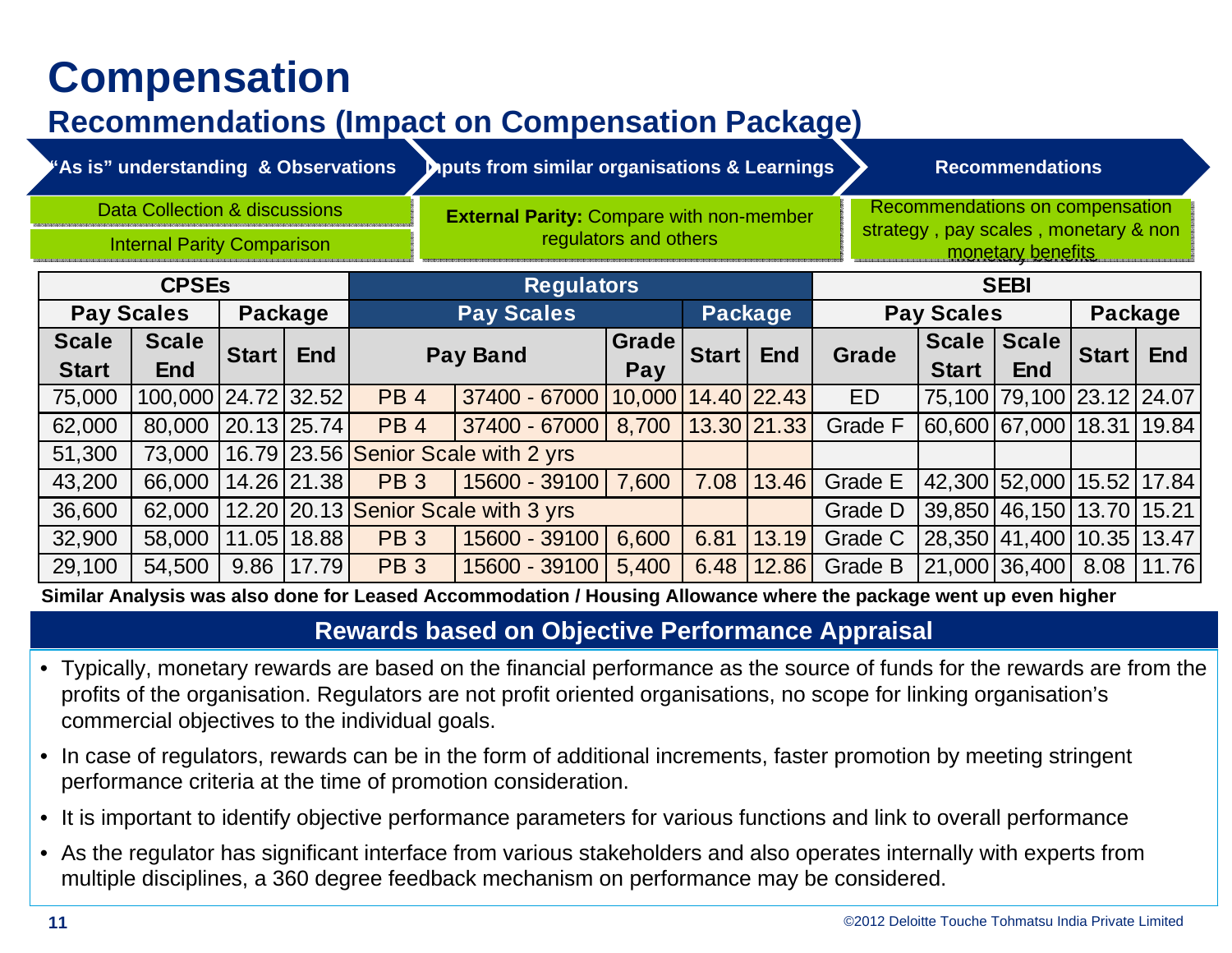- Scope of Work & Approach to this study 1
- Organisation Structure 2
- **Compensation** 3



### **Recruitments, Promotions and Career Growth**

- Skill Availability, Training & Development 5
- 6Way Forward and Action Plan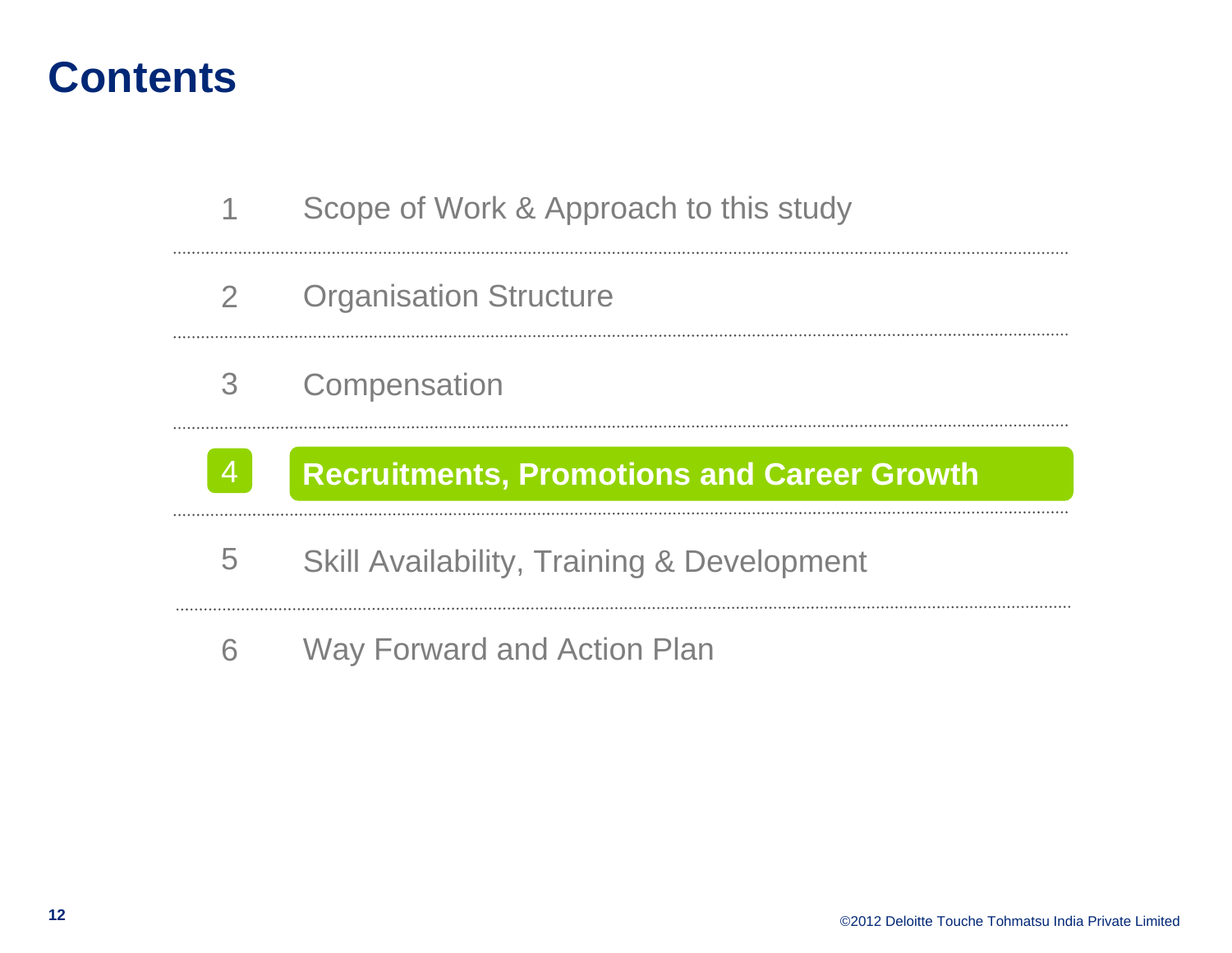### **Recruitment, Promotion & Career Growth Approach Steps**

|                                                               | <b>Capacity Building Framework</b>                                                                     |                                                                                                                                                                                                                                         |                                                                                                                                                                                                                                                                                                                                                              |                                                                                                                                                                                                                               |  |  |
|---------------------------------------------------------------|--------------------------------------------------------------------------------------------------------|-----------------------------------------------------------------------------------------------------------------------------------------------------------------------------------------------------------------------------------------|--------------------------------------------------------------------------------------------------------------------------------------------------------------------------------------------------------------------------------------------------------------------------------------------------------------------------------------------------------------|-------------------------------------------------------------------------------------------------------------------------------------------------------------------------------------------------------------------------------|--|--|
|                                                               | <b>Employee growth cycle</b>                                                                           |                                                                                                                                                                                                                                         |                                                                                                                                                                                                                                                                                                                                                              |                                                                                                                                                                                                                               |  |  |
|                                                               | <b>Requirement</b>                                                                                     | <b>Source &amp; Recruitment</b>                                                                                                                                                                                                         | <b>Skill &amp; Capability building</b>                                                                                                                                                                                                                                                                                                                       | <b>Career Growth</b>                                                                                                                                                                                                          |  |  |
| 'As is'<br><b>Understanding</b><br>& Observations             | <b>Current skill &amp;</b><br>$\Box$<br>qualification &<br>experience<br>requirement<br>defined in RRs | Sources of talent for<br>$\Box$<br>filling all current<br>positions - DR,<br>Deputation, Loan &<br><b>Consultants</b>                                                                                                                   | $\Box$ "As is" analysis of training $-$ TNA,<br>program content, institutes, trainers,<br>Knowledge exchange partnerships<br>$\Box$ Funding                                                                                                                                                                                                                  | As is promotion rules &<br>u.<br>criteria (only for Direct<br>Recruits & Absorption)                                                                                                                                          |  |  |
| <b>Inputs from</b><br>similar<br>organisations<br>& Learnings | Identify level<br>$\Box$<br>wise & function<br>wise skill /<br>competency<br>requirements              | □Categorisation of staff into<br>groups based on skill &<br>qualifications<br>□ Analyse industry practices<br>$\Box$ Define sources of talent $-$<br>Regulator's own cadre<br>(DR / Absorption),<br><b>Deputation &amp; Consultants</b> | □ Training Needs based on current &<br>future roles<br>$\Box$ Evaluate tie ups & knowledge exchange<br>partnerships<br>$\Box$ Evaluate funding options<br>$\Box$ Different training strategies for different<br>sources of talent                                                                                                                            | For Regulator cadre:<br>$\Box$<br>Identify feeder jobs and<br>❏<br>future roles $-$ levels &<br>functions<br>Identify promotion<br>$\Box$<br>criteria - performance,<br>skills & experience<br>based on industry<br>practices |  |  |
| <b>Recommendatio</b><br>ns                                    | $\Box$<br>Compare<br>current RRs<br>with desired<br>qualifications &<br>experience                     | Evolve suitable<br>$\Box$<br>recruitment policies<br>based on above                                                                                                                                                                     | $\Box$ Dedicated regulatory Research institute<br>$\Box$ Common induction for all sources<br>$\Box$ Customised International training<br>programs for batches through tie ups<br>with OECD etc.<br>$\Box$ Internship with other regulators<br>internationally<br>$\Box$ In house Knowledge management<br>□ Sources of funds: Technical Assistance,<br>grants | For Regulator cadre:<br>$\Box$<br>Map career path and<br>cadre structure                                                                                                                                                      |  |  |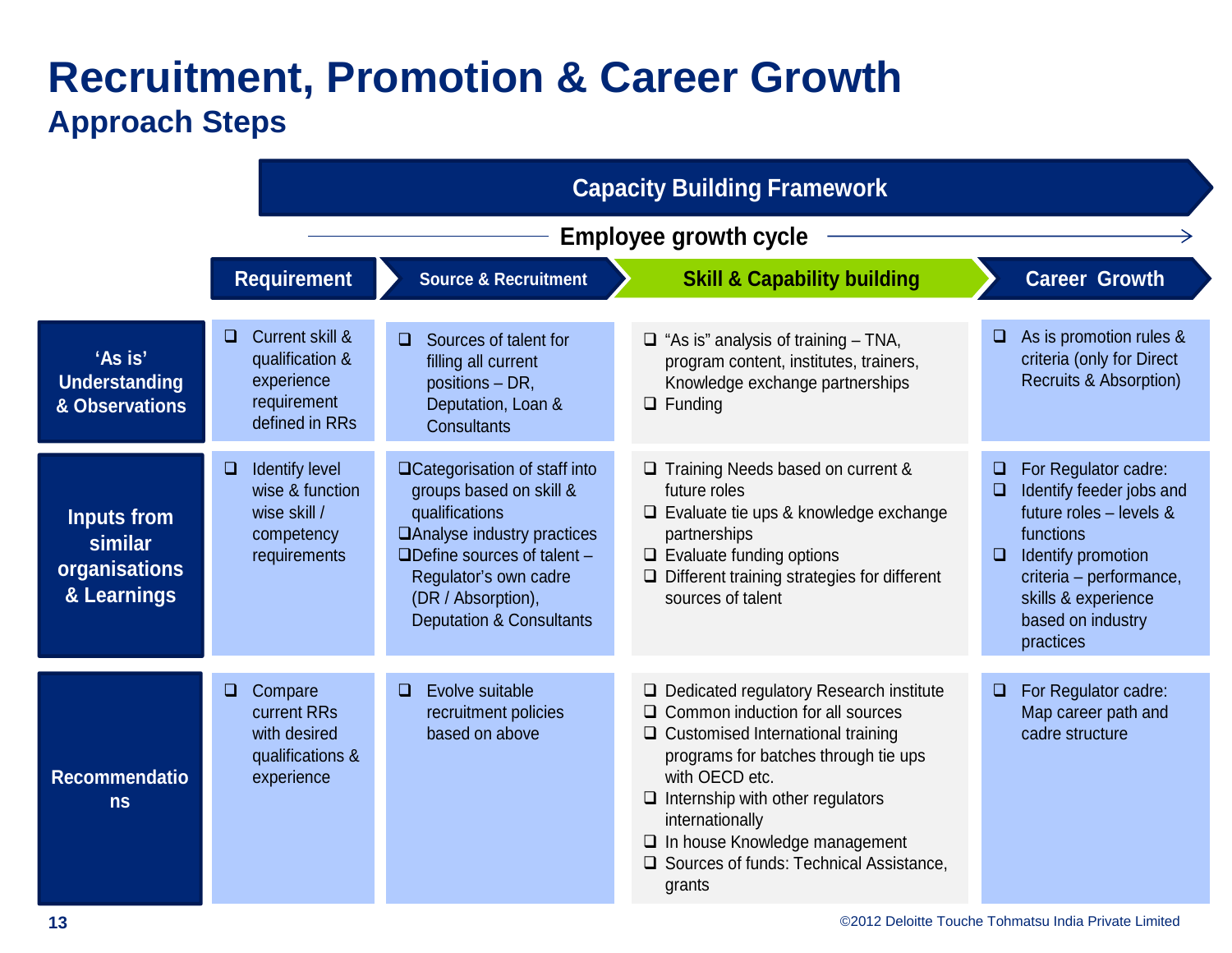## **Recruitment, Promotion & Career Growth**

#### **Recruitment, Promotion, Career Growth in CPSEs & SEBI**

#### **CPSEs:**

•Induction level for engineer at 24900 – 50500 & management graduate at a higher pay scale depending on market conditions

•All levels above are filled mostly by Promotions and sometimes through deputation, fixed term contracts or direct recruitment. Promotions until E5 delinked from vacancies. E6, E7 & E8 level promotions are subject to notified vacancies.

**SEBI:**

•Entry level posts are in Grade A & Grade B and are filled through Direct Recruitment.

•Other posts are filled through promotions / deputations with fixed qualifying years of service

|                                                | <b>Proposed Philosophy for filling of Post</b>                                                                                                                                                                 |
|------------------------------------------------|----------------------------------------------------------------------------------------------------------------------------------------------------------------------------------------------------------------|
|                                                | • Induction level may be filled through fresh recruits failing which through deputation                                                                                                                        |
| <b>Core Functions</b>                          | Higher level to be filled by Promotions to provide career growth opportunities to employees                                                                                                                    |
|                                                | • 50% direct recruitment and 50% on deputation                                                                                                                                                                 |
| <b>Support Functions</b>                       | Entry level will be at a level lower than specialist officers in core functions.<br>$\bullet$                                                                                                                  |
|                                                | • IT / MIS can be a mix of deputation and outsourced staff                                                                                                                                                     |
| <b>Research Officers</b><br>for Core Functions | • 50% direct recruitment and 50% on deputation / contract                                                                                                                                                      |
|                                                | Entry level will be at a level lower than specialist officers in core functions.<br>$\bullet$                                                                                                                  |
| <b>Support Staff</b>                           | Deputation<br>$\bullet$                                                                                                                                                                                        |
|                                                | $\Box$ Best practice minimum qualification criteria & nature of experience for each function has been<br>proposed – including professionals from premier institutes in various fields with specific experience |

requirements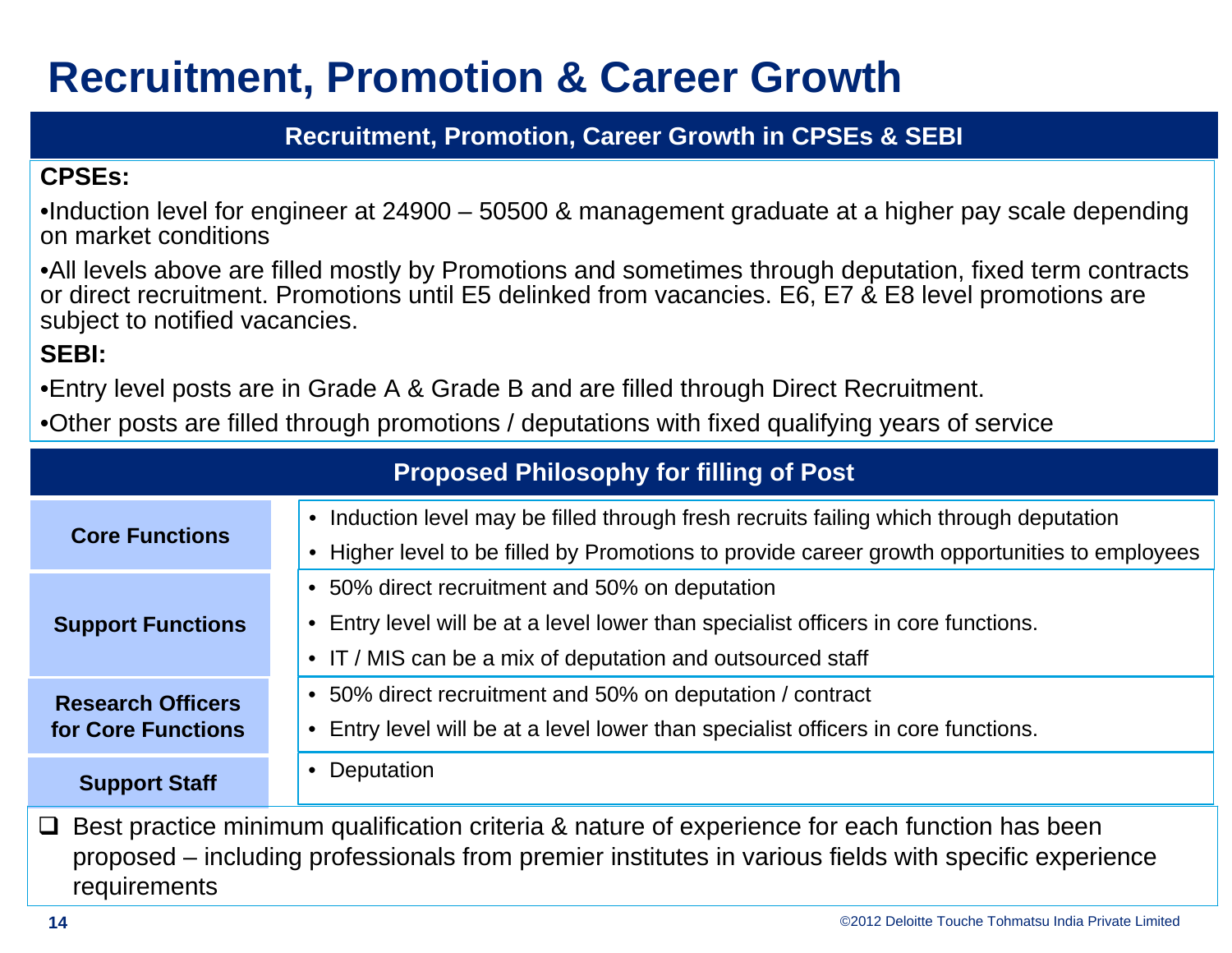| 5 <sup>1</sup> | <b>Skill Availability, Training &amp; Development</b> |
|----------------|-------------------------------------------------------|
| 4              | <b>Recruitments, Promotions and Career Growth</b>     |
| 3 <sup>7</sup> | Compensation                                          |
| $\overline{2}$ | <b>Organisation Structure</b>                         |
|                | Scope of Work & Approach to this study                |

6Way Forward and Action Plan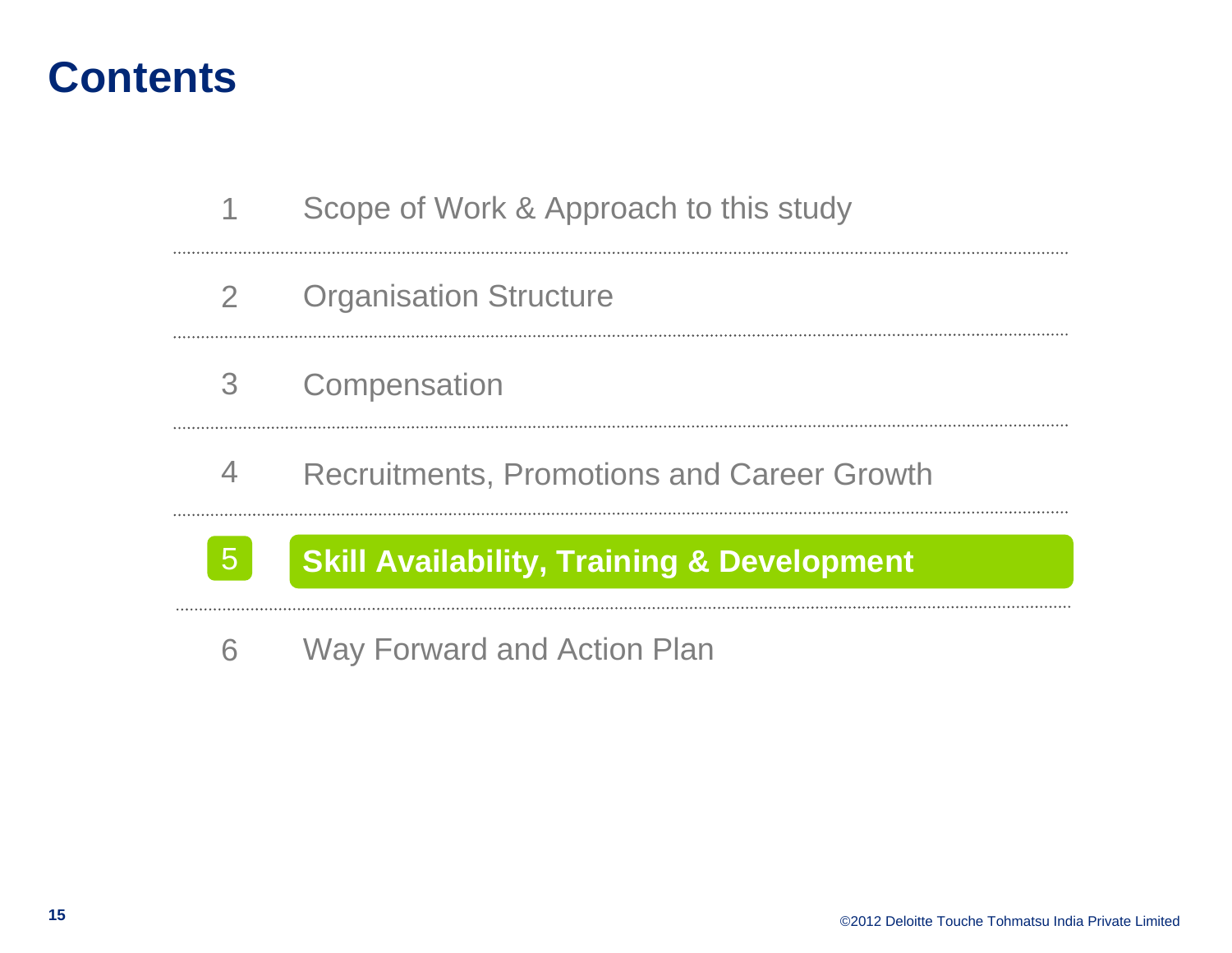| <b>Skill Availability, Training &amp; Development</b> |  |  |
|-------------------------------------------------------|--|--|
|-------------------------------------------------------|--|--|

**Inputs from Similar Organisations & Learning**

| <b>Observations</b>                                                                                                                                                                       |
|-------------------------------------------------------------------------------------------------------------------------------------------------------------------------------------------|
|                                                                                                                                                                                           |
| $\Box$ SEBI has its own training centre – National Institute of Securities Management (NISM) an<br>autonomous body under a public trust.                                                  |
| $\Box$ National Regulatory Research Institute (NRRI) functions under the aegis of NARUC (similar<br>to FoIR) caters to Capacity Building and Research needs of the regulators in the USA. |
| $\Box$ Accounting Research Foundation, a section 25 company, caters to the capability and<br>research needs of Institute of Chartered Accountants of India (ICAI)                         |
|                                                                                                                                                                                           |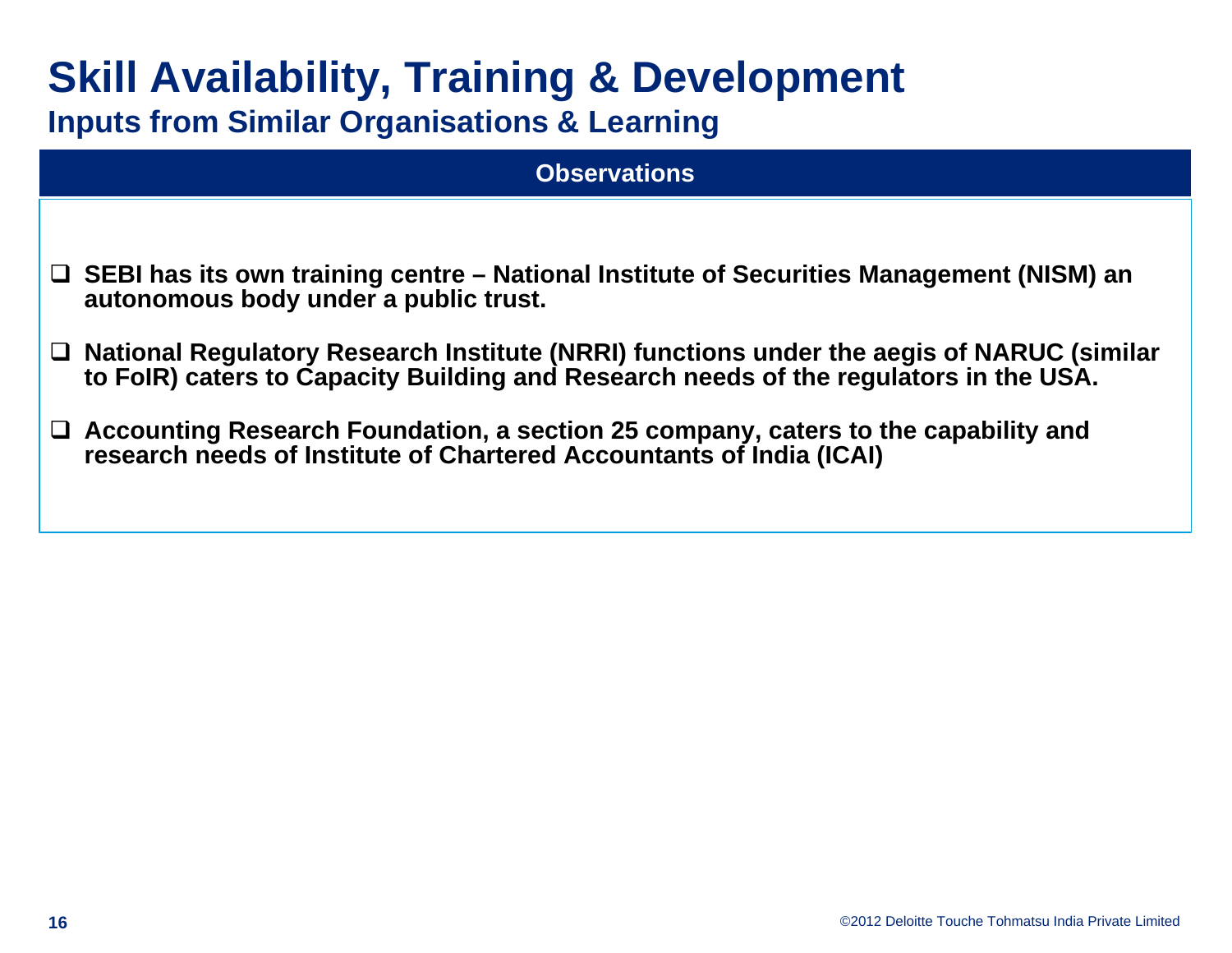|                                                                          | <b>Recommendations</b>                                                                                                                                                                                                                                                                                                                                                                     |
|--------------------------------------------------------------------------|--------------------------------------------------------------------------------------------------------------------------------------------------------------------------------------------------------------------------------------------------------------------------------------------------------------------------------------------------------------------------------------------|
| <b>Induction</b><br><b>Training</b>                                      | Induction training programme to introduce new recruits to the various functions of the regulator.<br>$\bullet$<br>These recruits include direct recruitments, employees on deputation etc.                                                                                                                                                                                                 |
| <b>Promotion</b><br><b>Linked</b><br><b>Training</b>                     | • In CPSEs, employees are required to undergo two capsule courses for the middle management<br>and senior management levels for promotion, in the civil services, the officers are required to<br>undergo two long duration training interventions before they reach the level of Joint Secretary                                                                                          |
| <b>Knowledge</b><br><b>Exchange &amp;</b><br><b>Internships</b>          | • Internships may be coordinated through mutual exchange programs.<br>• Sharing of international best practices could be tied up through bodies such as the Organisation<br>for European Economic Cooperation (OECD). The members of FoIR, may also book slots with<br>training institutes abroad for generic / customized training programmes that employees may be<br>sent for annually. |
| <b>Initiatives to</b><br>encourage<br><b>Capacity</b><br><b>Building</b> | Encourage employees to become members of related professional bodies / associations /<br>$\bullet$<br>forums<br>Encourage employees to undertake higher studies, pursue research and publish papers and<br>$\bullet$<br>reimburse expenses such as course fee etc and allow them paid leave to pursue such interests.                                                                      |
| <b>Knowledge</b><br><b>Management</b><br><b>Function</b>                 | • This function shall be responsible for coordinating learning and development through various<br>means such as blogs, discussion forums, weekly discussions etc. All knowledge created by the<br>regulator shall need to be stored systematically and organized for easy use and retrieval                                                                                                |
| <b>Dedicated</b><br><b>Capacity</b><br><b>Building Cell</b>              | Regulators may create an internal capacity building team that is staffed by technical<br>$\bullet$<br>incumbents. This team shall be responsible for providing qualitative inputs in the identification of<br>training needs, developing course content and pedagogy etc                                                                                                                   |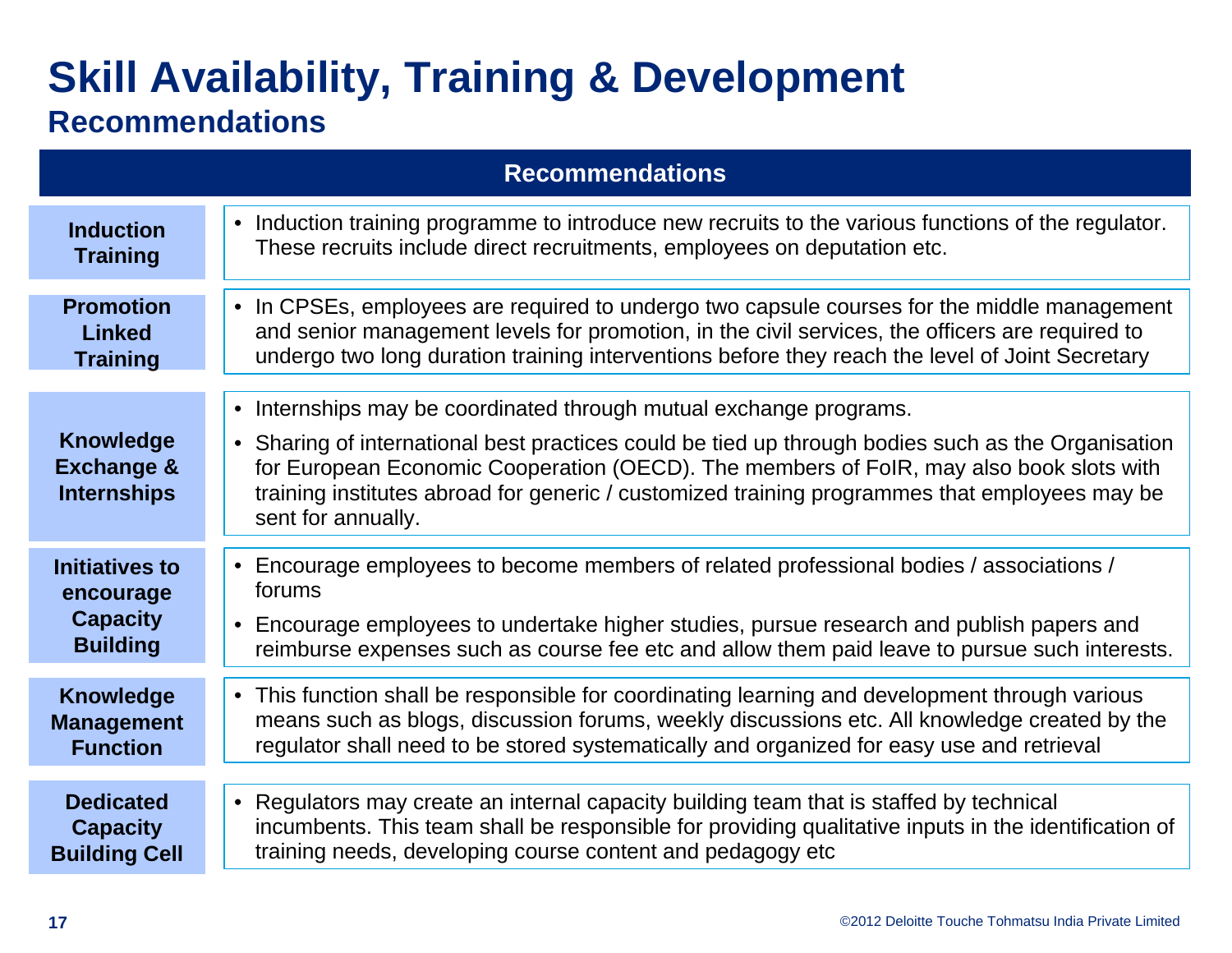|                                               | <b>Regulatory Research Institute: Objectives &amp; Function</b>                                                                                                                                                                                        |
|-----------------------------------------------|--------------------------------------------------------------------------------------------------------------------------------------------------------------------------------------------------------------------------------------------------------|
| <b>Research</b>                               | • To identify regulatory challenges, by tapping the thinking of all regulators, forums /<br>associations, consultants, industry stakeholders, government and government agencies<br>and the public                                                     |
| <b>Consulting Services</b><br><b>Training</b> | • To produce an always existing, regularly refreshed research agenda, publicly available<br>for comments                                                                                                                                               |
|                                               | • To carry out research based on the changing needs and the challenges of the regulatory<br>environment such as new interest groups, technological change, stakeholder<br>expectations etc                                                             |
|                                               | • To create the new knowledge necessary to meet current and future regulatory challenges<br>by performing the original research necessary to ensure the quality of regulation                                                                          |
| <b>Knowledge</b><br><b>Management</b>         | • To carry out research that aids the regulators in effective policy making based on facts,<br>objective analysis and independence by ensuring that the process of fact gathering, fact<br>sifting, analysis and reasoning are neutral and transparent |
|                                               | • To carry out research whose outputs enable readers to reach their own conclusions                                                                                                                                                                    |
| <b>Knowledge</b><br><b>Exchange</b>           | • To carry out research whose outputs also indicate effectiveness of prevalent regulations<br>and regulators                                                                                                                                           |
|                                               | • To undertake, promote and provide facilities for prosecuting core, fundamental, empirical,<br>applied and other kinds of research work and projects and studies                                                                                      |
|                                               | • To undertake research projects in specialised areas on a fee basis                                                                                                                                                                                   |
|                                               | • To carry out multi-disciplinary research in collaboration with other research bodies and<br>educational institutions                                                                                                                                 |
|                                               | • To award, institute, and grant scholarships, and other forms of financial assistance for<br>facilitating research work                                                                                                                               |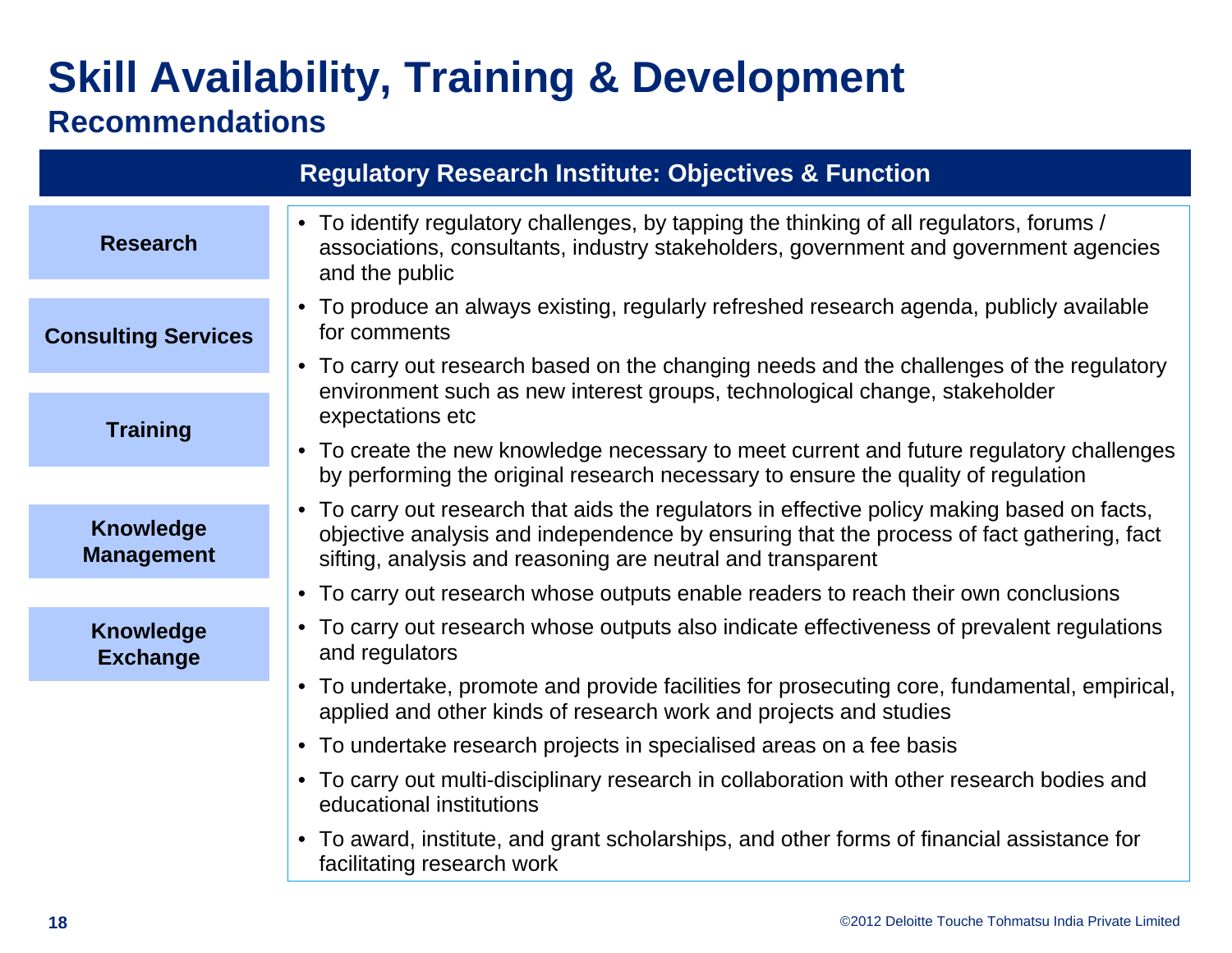|                                       | <b>Regulatory Research Institute: Objectives &amp; Function</b>                                                                                               |  |
|---------------------------------------|---------------------------------------------------------------------------------------------------------------------------------------------------------------|--|
| <b>Research</b>                       | • To respond quickly to emerging needs of the regulators and to provide them<br>with expert resources for the regulators to operate effectively               |  |
| <b>Consulting Services</b>            | • To assist the regulators with expert staff to address their short term resource<br>requirements                                                             |  |
|                                       | • To provide inputs in formulation of policies and regulations and their                                                                                      |  |
| <b>Training</b>                       | implementation at macro and micro levels through a consultancy fee basis                                                                                      |  |
|                                       |                                                                                                                                                               |  |
|                                       | • To democratise access to existing knowledge by generously sharing<br>regulatory knowledge with the framework of intellectual property rights                |  |
| <b>Knowledge</b><br><b>Management</b> | • To establish itself as an "academy" of international standard for the purpose<br>of imparting, disseminating, and promoting knowledge related to regulatory |  |
|                                       | aspects from different functional and sector perspectives                                                                                                     |  |
| <b>Knowledge</b><br><b>Exchange</b>   | • To organise and sponsor training programmes, study courses, lectures,<br>meetings, workshops, seminars, conferences and symposia either on its own          |  |
|                                       | or jointly or at the instance of other persons and entities                                                                                                   |  |
|                                       | • To engage in capacity building among the regulators and its stakeholders<br>based on research inputs.                                                       |  |
|                                       |                                                                                                                                                               |  |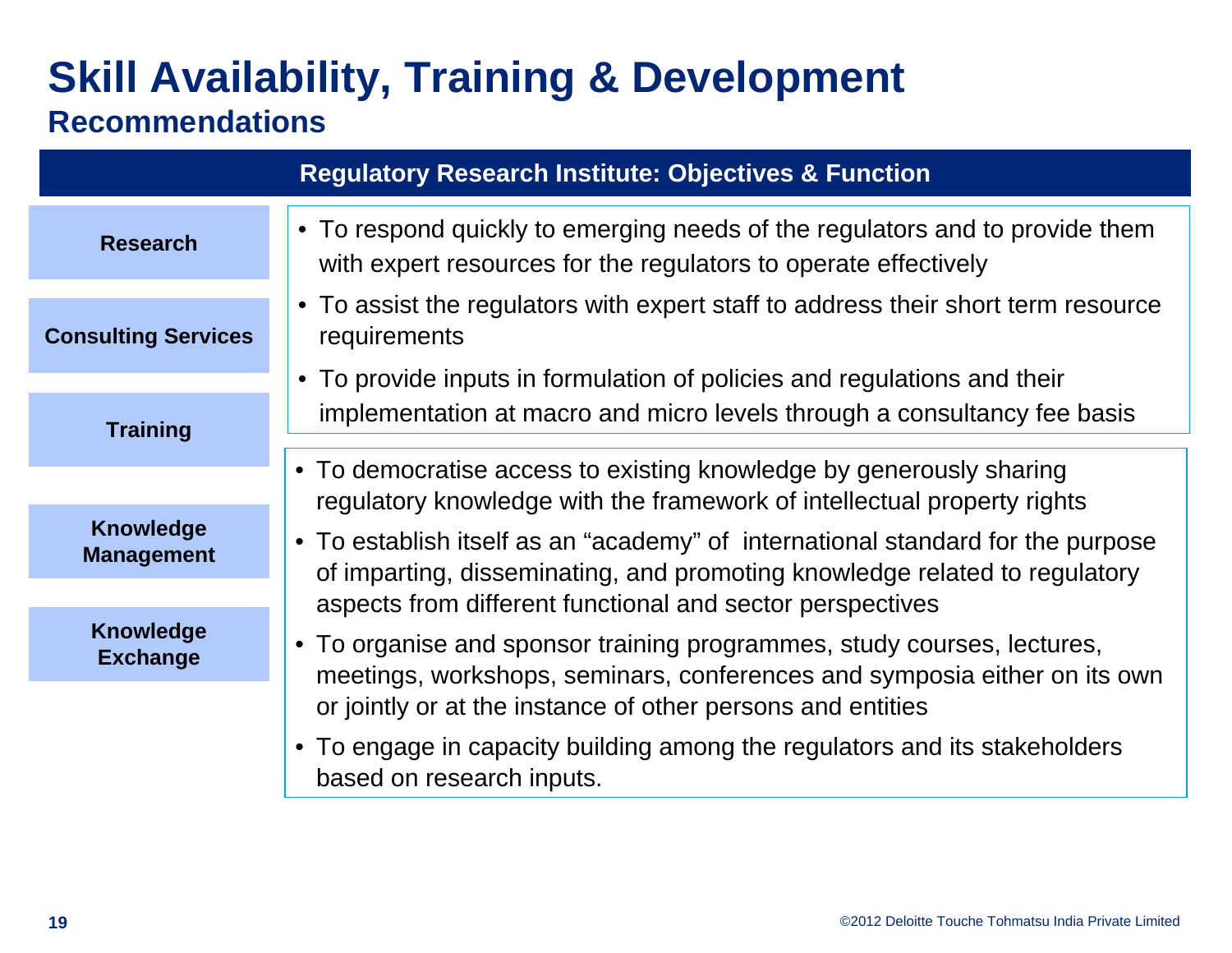| <b>Regulatory Research Institute: Objectives &amp; Function</b> |                                                                                                                                                                                       |  |
|-----------------------------------------------------------------|---------------------------------------------------------------------------------------------------------------------------------------------------------------------------------------|--|
| <b>Research</b>                                                 | • A specialised vehicle for developing a knowledge base which could be used<br>by the Institute and the nation as such                                                                |  |
|                                                                 | • Prepare and publish, either on its own or through or in collaboration with other<br>persons and entities, papers, periodicals, magazines, books, journals                           |  |
| <b>Consulting Services</b>                                      | • Create and maintain a world-class store house of knowledge and information<br>with a state of art electronic database and exchange facilities                                       |  |
|                                                                 |                                                                                                                                                                                       |  |
| <b>Training</b>                                                 | • To network and collaborate with organisations of national and international<br>repute, persons of eminence in the relevant field                                                    |  |
|                                                                 |                                                                                                                                                                                       |  |
| <b>Knowledge</b><br><b>Management</b>                           | • Serving as a role model for other institutions in and outside India to enhance<br>the quality of interaction in within regulators and between regulators and their<br>stakeholders. |  |
|                                                                 |                                                                                                                                                                                       |  |
| <b>Knowledge</b><br><b>Exchange</b>                             |                                                                                                                                                                                       |  |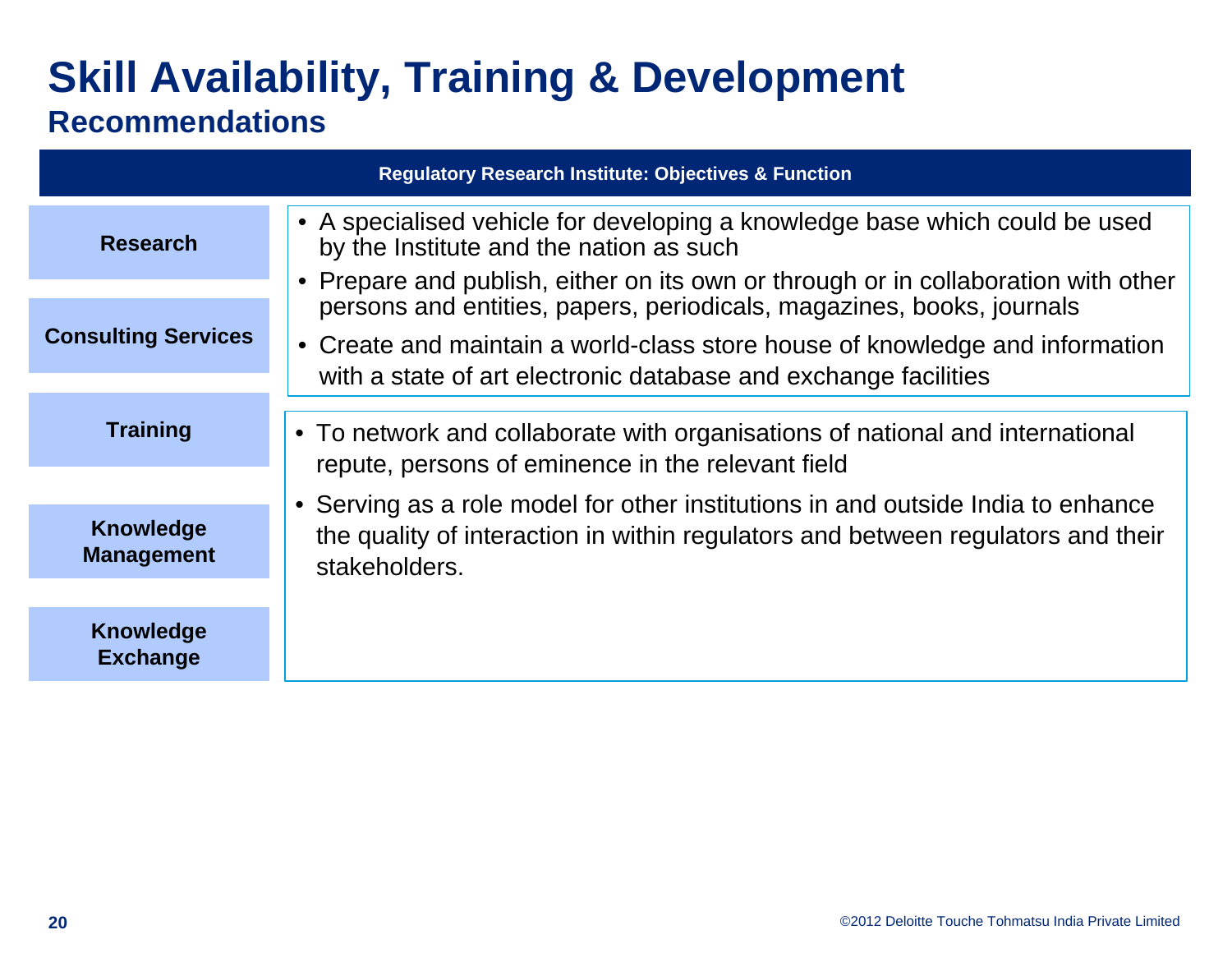|                | Scope of Work & Approach to this study                |
|----------------|-------------------------------------------------------|
| $\mathbf{2}$   | <b>Organisation Structure</b>                         |
| 3 <sup>7</sup> | Compensation                                          |
| 4              | <b>Recruitments, Promotions and Career Growth</b>     |
| 5              | <b>Skill Availability, Training &amp; Development</b> |



### **Way Forward and Action Plan**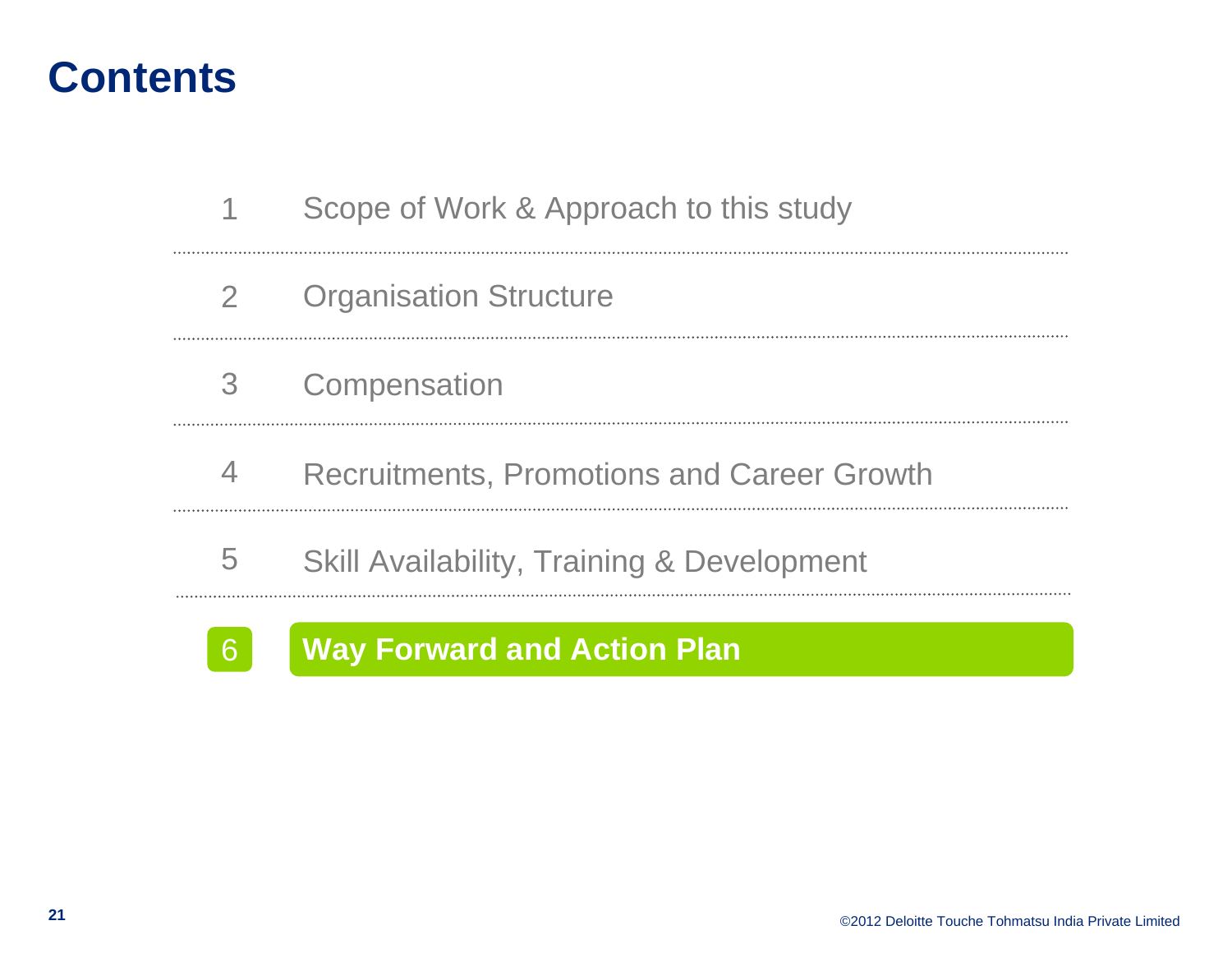## **Way Forward and Action Plan**

#### **Regulators need to be empowered in the following areas:**

- $\bullet$ Creation / abolition of posts
- $\bullet$ Creation of compensation package and its adoption
- $\bullet$ Attend Training abroad / International visits
- •Formulation of HR Policies

| SI.            | <b>Activities</b>                                                                                                       |
|----------------|-------------------------------------------------------------------------------------------------------------------------|
| $\mathbf 1$    | <b>Implementation of Organization Structure</b>                                                                         |
| 1.1            | Conduct manpower study required to staff the organization structure                                                     |
| 1.2            | Obtain necessary approvals of manpower to meet structural requirements                                                  |
| 1.3            | Regulator to fill posts through deputation / direct recruitment / consultants                                           |
| 2 <sup>2</sup> | <b>Implementation of Compensation</b>                                                                                   |
| 2.1            | Put up a proposal through FoIR to GoI to seek approval for adopting CPSE / SEBI pay scales                              |
| 2.2            | Based on approval, regulator to work out detailed pay, allowances and benefits policies applicable to each<br>regulator |
| 2.3            | If required, based on manpower study (See 1.1), estimate detailed budget implications for necessary<br>approvals        |
| $\overline{3}$ | <b>Implementation of Training</b>                                                                                       |
| 3.1            | Identify / Finalize training programmes relevant to the areas of work of the regulator                                  |
| 3.2            | Tie up with concerned organization (Indian / Abroad) and block seats for the programme                                  |
| 3.3            | Constitute task force to take forward the setting up of the institute                                                   |
| 3.4            | Approach funding agencies for support to set up institute and to sponsor training programs                              |